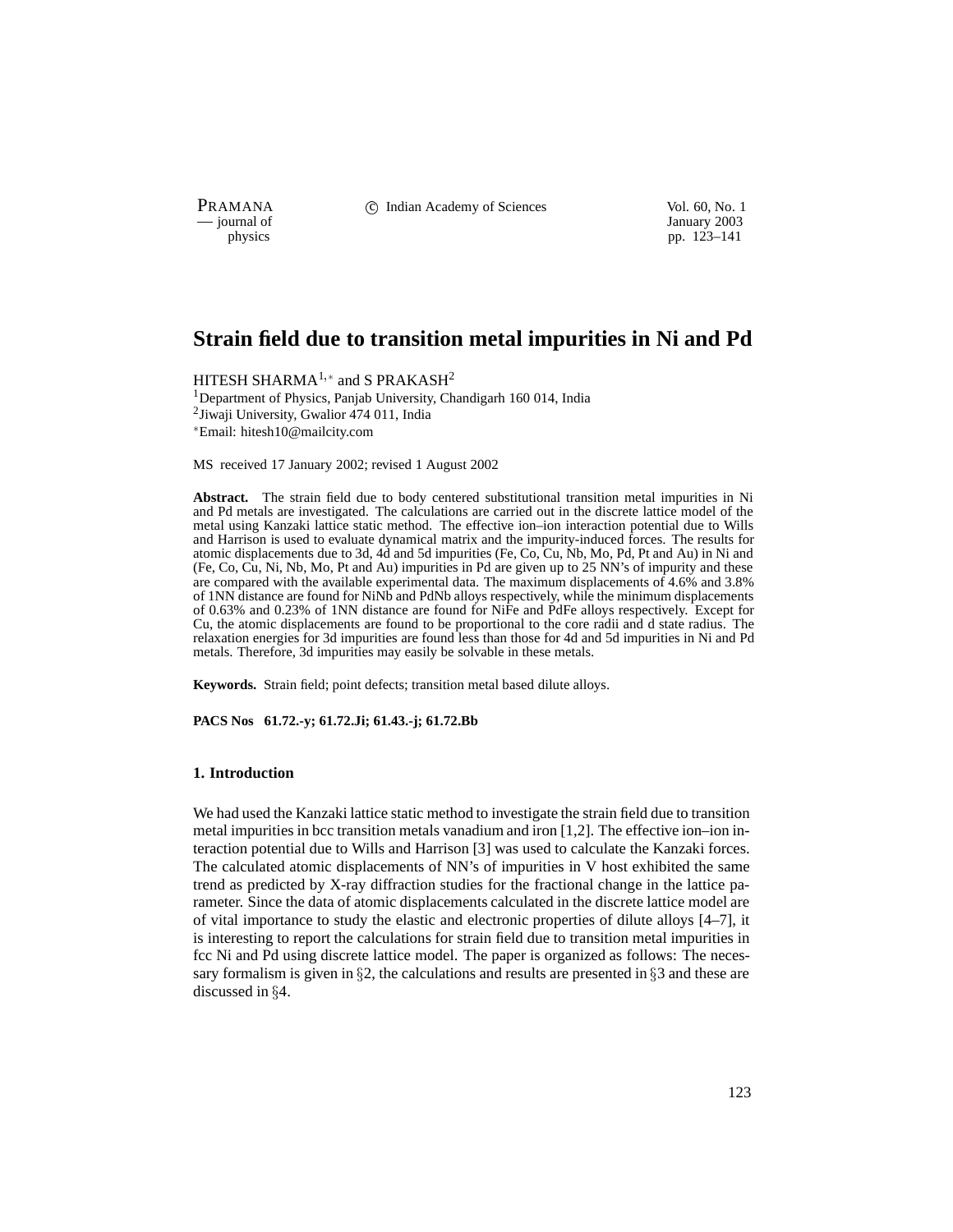#### **2. Formalism**

For a perfect crystal with self consistent pair potential  $\phi(r)$ , the total interaction energy  $\Phi_0$ is given as

$$
\Phi_0 = \sum_n \phi(\vec{R}_n^0) \tag{1}
$$

where  $\vec{R}_n^0$  is the equilibrium position of the *n*th host atom. If an impurity is introduced at the origin, the lattice gets strained, and the host atoms move to new equilibrium positions  $\vec{R}_n = \vec{R}_n^0 + \vec{u}(\vec{R}_n^0)$ , where  $\vec{u}(\vec{R}_n^0)$  are the atomic displacements. Kanzaki assumed that these atomic displacements are produced by an appropriate distribution of external forces in the crystal which depend upon the nature of the impurity. The potential energy of the strained lattice under applied external forces is expanded in powers series of the displacements which in the harmonic approximation is given as

$$
\Phi = \Phi_0 - \sum_{n,\alpha} u_{\alpha} (\vec{R}_n^0) F_{\alpha} (\vec{R}_n^0) + \frac{1}{2} \sum_{n,\alpha} \sum_{n',\beta} u_{\alpha} (\vec{R}_n^0) u_{\beta} (\vec{R}_{n'}^0) \phi_{\alpha\beta} (n, n') \tag{2}
$$

where  $\Phi_0$  is the potential energy of the perfect lattice, the force components

$$
F_{\alpha}(\vec{R}_n^0) = -\frac{\partial \Phi}{\partial u_{\alpha}(\vec{R}_n^0)}\bigg|_{u_{\alpha}(\vec{R}_n^0) = 0}
$$
\n(3)

and the force constants

$$
\phi_{\alpha\beta}(n,n') = \frac{\partial^2 \Phi}{\partial u_{\alpha}(\vec{R}_{n}^0) \partial u_{\beta}(\vec{R}_{n'}^0)} \bigg|_{u_{\alpha}(\vec{R}_{n}^0) = u_{\beta}(\vec{R}_{n'}^0) = 0}.
$$
\n(4)

Here  $\alpha, \beta(x, y, z)$  denote the Cartesian components,  $F_{\alpha}(\vec{R}_n^0)$  is the  $\alpha$  component of the external force applied on the atom  $R_n^0$  and  $\phi_{\alpha\beta}(n,n')$  are the force constants which obey the crystal symmetries. The equilibrium values of  $u(R_n^0)$  are obtained by minimizing  $\Phi$ with respect to  $u_{\alpha}(R_n^0)$ , i.e.,

$$
\frac{\partial \Phi}{\partial u_{\alpha}(R_n^0)} = 0. \tag{5}
$$

Substituting eq. (2) in (5), one finds

$$
F_{\alpha}(\vec{R}_n^0) = \sum_{n',\beta} \phi_{\alpha\beta}(n,n')u_{\beta}(\vec{R}_{n'}^0).
$$
 (6)

Evidently the displacements can be evaluated if  $F_\alpha(\vec{R}_n^0)$  and  $\phi_{\alpha\beta}(n,n')$  are known.

In the Kanzaki lattice static method the displacements are expanded in normal coordinates as

$$
u_{\alpha}(\vec{R}_n^0) = \sum_{\vec{q}} Q_{\alpha}(\vec{q}) \exp(i\vec{q} \cdot \vec{R}_n^0)
$$
 (7)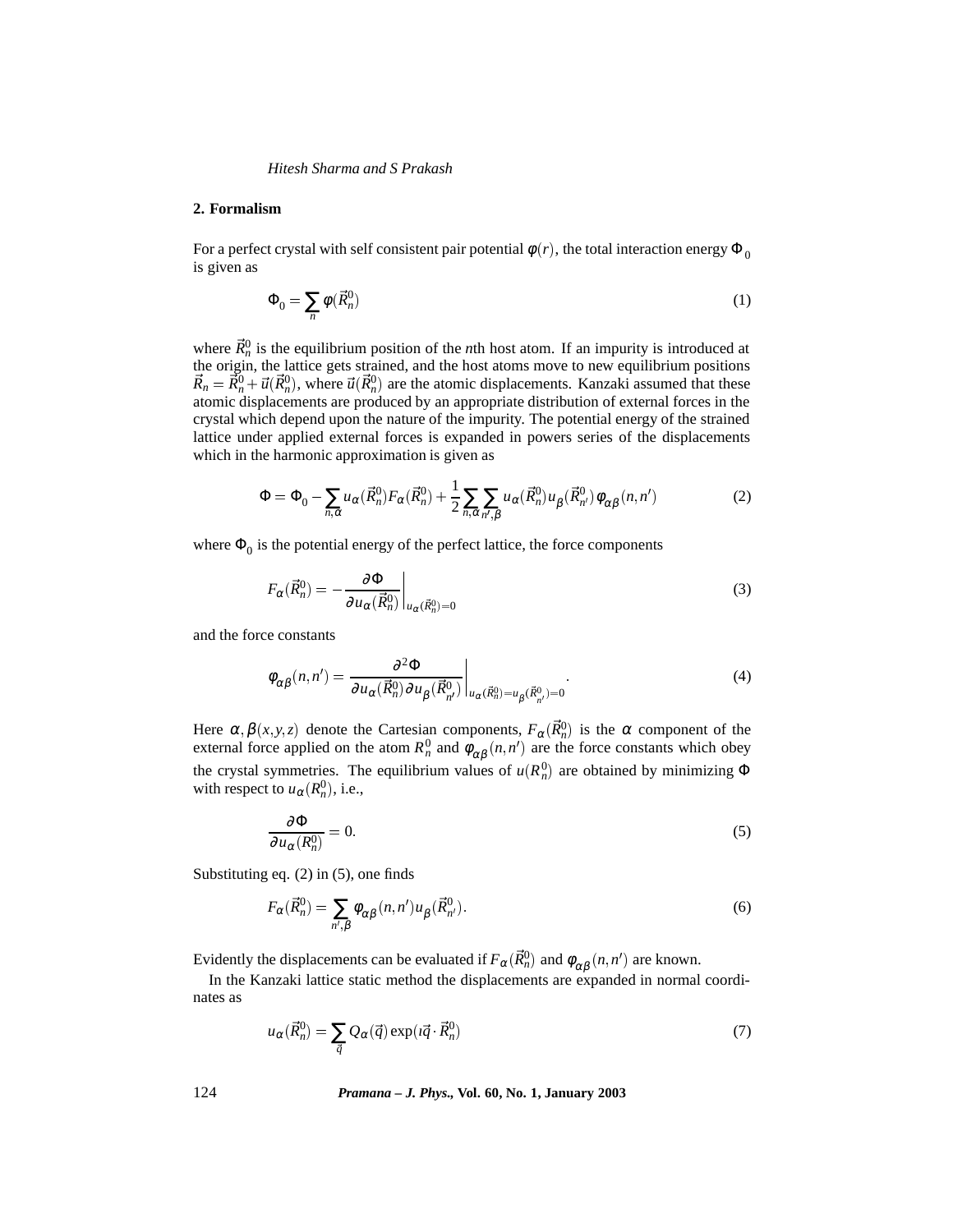where  $\vec{q}$  is a wave vector and the expansion coefficients  $\vec{Q}(\vec{q})$  are normal coordinates. Since we are considering a periodic superlattice of defects, the wave vectors  $\vec{q}$  must satisfy periodic boundary conditions, and all such physically distinct  $\vec{q}$  vectors will be contained within the first Brillouin zone.  $\vec{Q}(\vec{q})$  are in general, complex and, to ensure the reality condition for displacements

$$
\vec{Q}(-\vec{q}) = \vec{Q}^*(\vec{q}),\tag{8}
$$

where the asterisk stands for the complex conjugate. Using eq. (7) in eq. (2), one gets the Fourier transform of the total energy Φ of the strained lattice as

$$
\Phi = \Phi_0 - \sum_{\alpha q} F_{\alpha}(\vec{q}) Q_{\alpha}(\vec{q}) + \frac{N}{2} \sum_{\alpha \beta} \sum_{q} \phi_{\alpha \beta}(\vec{q}) Q_{\alpha}(\vec{q}) Q_{\beta}(\vec{q}) \tag{9}
$$

where

$$
F_{\alpha}(\vec{q}) = \sum_{n} F_{\alpha}(\vec{R}_n^0) \exp(i\vec{q} \cdot \vec{R}_n^0), \qquad (10)
$$

and

$$
\phi_{\alpha\beta}(\vec{q}) = \sum_{n-n'} \phi_{\alpha\beta}(n-n') \exp\left[-i\vec{q} \cdot (\vec{R}_n^0 - \vec{R}_{n'}^0)\right].
$$
\n(11)

*N* is the number of unit cells in the crystal and  $F_\alpha(\vec{q})$  and  $\phi_{\alpha\beta}(\vec{q})$  are the Fourier transforms of  $F_\alpha(\vec{R}_n^0)$  and  $\phi_{\alpha\beta}(n-n'),$  respectively. The equilibrium condition in Fourier space becomes

$$
\frac{\partial \Phi}{\partial Q_{\alpha}(q)} = 0 \tag{12}
$$

which in conjuntion with eq. (9) gives

$$
\sum_{\beta} \left[ N \phi_{\alpha\beta} (-\vec{q}) Q_{\beta} (\vec{q}) - F_{\beta} (\vec{q}) \delta_{\alpha\beta} \delta_{-\vec{q},\vec{q}} \right] = 0. \tag{13}
$$

Equation (13) gives three simultaneous equations for three components  $Q_\beta(\vec{q})$  for each value of  $\vec{q}$ . If  $\phi_{\alpha\beta}(\vec{q})$  and  $F_{\beta}(\vec{q})$  are known, eq. (13) can be solved for  $\vec{Q}(\vec{q})$  which, in turn, gives  $u_{\alpha}(\vec{R}_n^0)$  from eq. (7).

For a central ion–ion potential, the dynamical matrix is written as

$$
\phi_{\alpha\beta}(n) = \frac{\partial^2 \phi}{\partial r_{\alpha} \partial r_{\beta}} \bigg|_{r=R_n^0} = \frac{R_{n\alpha}^0 R_{n\beta}^0}{|\vec{R}_n^0|^2} (A_n - B_n + \delta_{\alpha\beta} B_n), \tag{14}
$$

where

$$
A_n = \frac{\partial^2 \phi}{\partial r^2}\bigg|_{r=R_n^0}, \quad B_n = \frac{1}{|\vec{R}_n^0|} \frac{\partial \phi}{\partial r}\bigg|_{r=R_n^0}.
$$
 (15)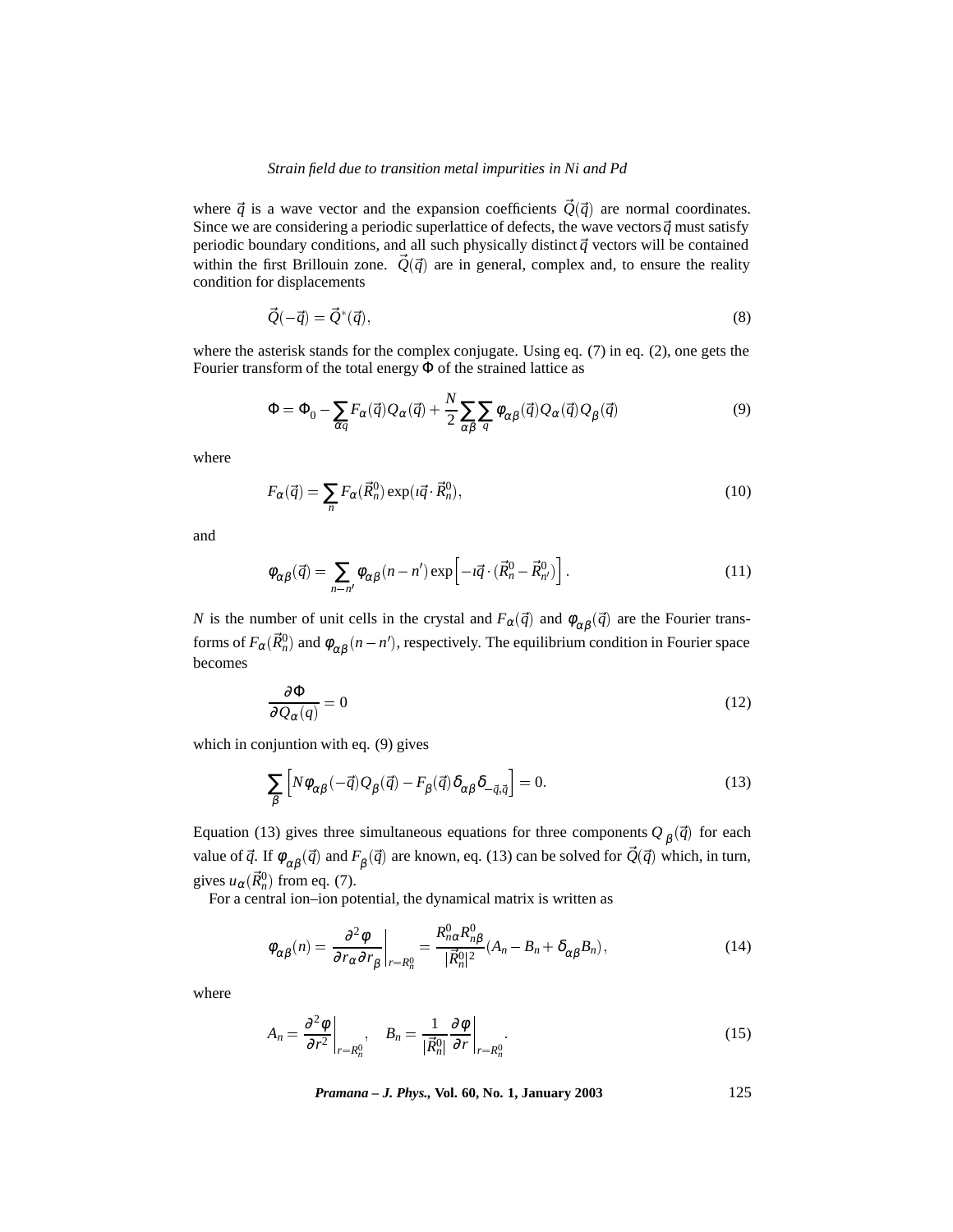In the metallic crystal, the ions are screened by the conduction electrons thereby decreasing the ionic potential faster, which exhibit oscillatory behavior at large distances. It has been found that in the d-band metals the screening is large [9,10]. Therefore, the major contribution to  $\phi_{\alpha\beta}(\vec{q})$  and  $F_{\alpha}(\vec{q})$  in these metals is expected to arise from the first few NN's. Including the interactions up to 1NN's,  $\phi_{\alpha\beta}(\vec{q})$  for the fcc structure, from eqs (11) and (14) becomes

$$
\phi_{\alpha\alpha}(\vec{q}) = 2(A_1 + B_1) \left\{ 1 - \cos\left(\frac{q_\alpha a}{2}\right) \left[ \cos\left(\frac{q_\beta a}{2}\right) + \cos\left(\frac{q_\gamma a}{2}\right) \right] \right\}
$$
(16)

$$
\phi_{\alpha\beta}(\vec{q}) = 2(A_1 - B_1) \left[ \sin\left(\frac{q_{\alpha}a}{2}\right) + \sin\left(\frac{q_{\beta}a}{2}\right) \right],\tag{17}
$$

where  $\alpha \neq \beta \neq \gamma$  and *a* is the lattice parameter. Similarly, eq. (10) at the 1NN shell of impurity gives

$$
F_{\alpha}(\vec{q}) = i2\sqrt{2}F_1\sin\left(\frac{q_{\alpha}a}{2}\right)\left[\cos\left(\frac{q_{\beta}a}{2}\right)\cos\left(\frac{q_{\gamma}a}{2}\right)\right],\tag{18}
$$

where  $F_I$  is the force acting on the 1NN sites of impurity. Considering the interaction with the 2NN shell, the components of  $F(\vec{q})$  are

$$
F_{\alpha}(\vec{q}) = i2F_{\text{II}}\sin(q_{\alpha}a),\tag{19}
$$

where  $F_{II}$  is the force at the 2NN site of impurity.

With the knowledge of  $\phi_{\alpha\beta}(q)$  and  $F_{\alpha}(q)$ , one can solve eq. (13) for  $\vec{Q}(\vec{q})$  using the properties of determinants. For the radial forces at the 1NN's shell only (usually called the  $F_I$  system) of the impurity,

$$
iQ_1(q) = \frac{\sqrt{2}F_1}{NA_1} \frac{\begin{vmatrix} \sin x(\cos y + \cos z) & G_2 & G_3 \\ \sin y(\cos z + \cos x) & G_{22} & G_4 \\ \sin z(\cos x + \cos y) & G_4 & G_{33} \end{vmatrix}}{\Delta},
$$
(20)

where

$$
\Delta = \begin{vmatrix} G_{11} & G_2 & G_3 \\ G_2 & G_{22} & G_4 \\ G_3 & G_4 & G_{33} \end{vmatrix},
$$
 (21)

$$
G_{11} = \left[1 + \frac{B_1}{A_1}\right] \left[2 - \cos x(\cos y + \cos z)\right],\tag{22}
$$

$$
G_2 = \left[1 - \frac{B_1}{A_1}\right] \sin x \sin y,\tag{23}
$$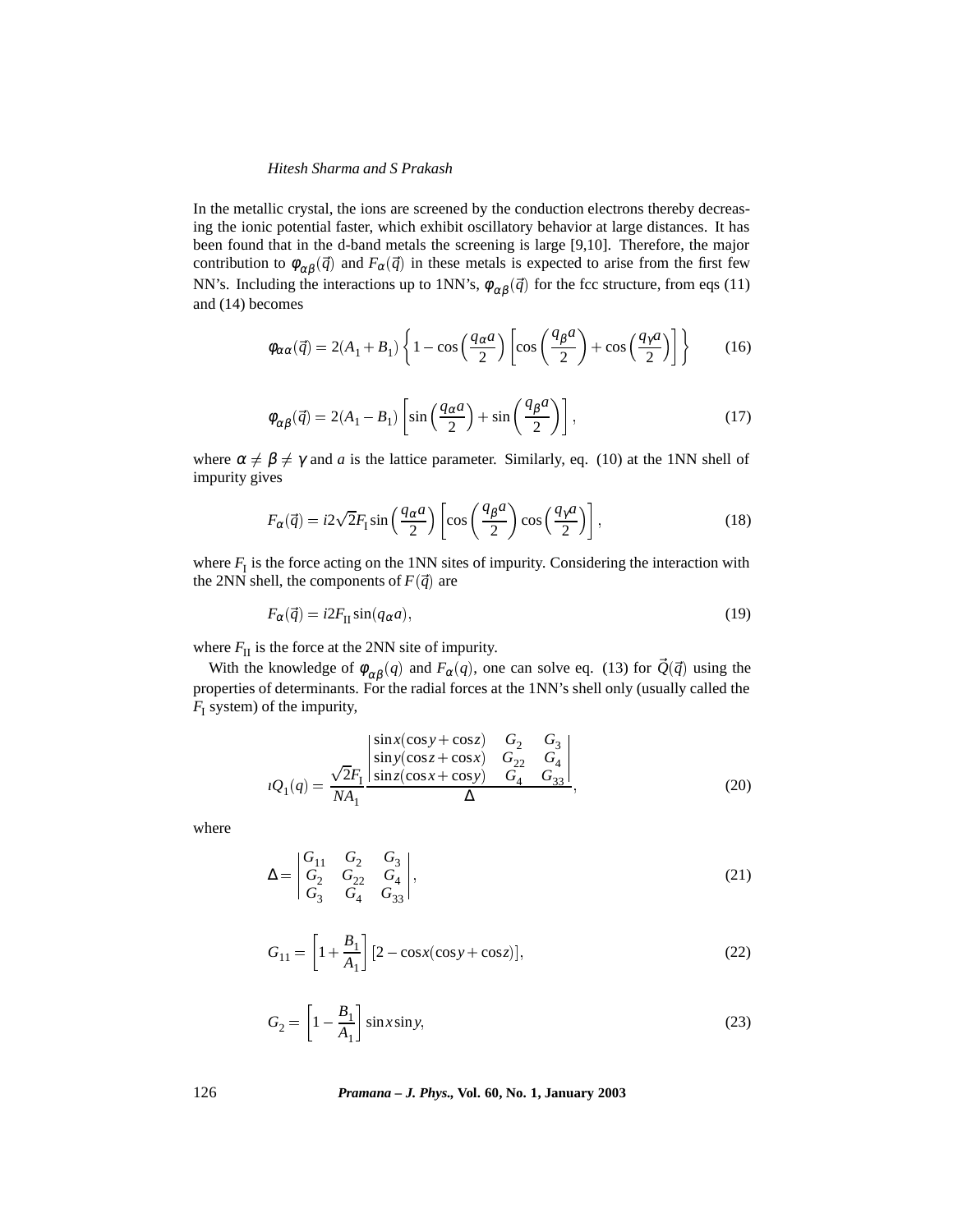$$
G_3 = \left[1 - \frac{B_1}{A_1}\right] \sin x \sin z,\tag{24}
$$

$$
G_4 = \left[1 - \frac{B_1}{A_1}\right] \sin y \sin z,\tag{25}
$$

$$
x = \frac{q_x a}{2}, \quad y = \frac{q_y a}{2}, \quad z = \frac{q_z a}{2}.
$$
 (26)

 $G_{22}$  and  $G_{33}$  are obtained from the expression for  $G_{11}$  by cyclic permutation of *x*, *y*, *z*.  $Q_2(q)$ and  $Q_3(q)$  can be obtained from  $Q_1(q)$  using cubic symmetry. For the radial forces acting only on the 2NN shell (called  $F_{II}$  system) of the impurity,

$$
{}_{l}Q_{1} = \frac{F_{\rm II}}{NA_{1}} \begin{vmatrix} \sin 2x & G_{2} & G_{3} \\ \sin 2y & G_{22} & G_{4} \\ \sin 2z & G_{4} & G_{33} \end{vmatrix} . \tag{27}
$$

 $Q_2(q)$  and  $Q_3(q)$  can be obtained from  $Q_1(q)$  using cubic symmetry.

## 2.1 *Calculation of*  $F_{\rm I}$  *and*  $F_{\rm II}$

The external force  $\vec{F}(R_n^0)$  for substitutional impurity in fcc host is calculated considering the four configurations as shown in figure 1. The difference in the potential energies of the (*a*) and (*d*) configurations is

$$
\Phi(d) - \Phi(a) = [\Phi(d) - \Phi(c)] + [\Phi(c) - \Phi(b)] + [\Phi(b) - \Phi(a)]
$$
  
\n
$$
= \sum_{n} [\phi_{IH}(|\vec{R}_{n}|) - \phi_{HH}(|\vec{R}_{n}|)]
$$
  
\n
$$
+ \frac{1}{2} \sum_{n,n'} [\phi_{HH}(|\vec{R}_{n'} - \vec{R}_{n}|) - \phi_{HH}(|\vec{R}_{n'}^{0} - \vec{R}_{n}^{0}|)],
$$
\n(28)

where  $\phi_{HH}(r)$  and  $\phi_{HH}(r)$  are the host–host and impurity–host interaction potentials respectively. Comparing eqs (2) and (28), the second term of both the expression is the same. Therefore, equating the first term of eqs (2) and (28), one gets

$$
F_{\alpha}(\vec{R}_n^0) = -\frac{\partial}{\partial u_{\alpha}(R_n^0)} \sum_{n'} \Delta \phi(|\vec{R}_{n'}|)
$$
\n(29)

where

$$
\Delta \phi(r) = \phi_{\text{IH}}(r) - \phi_{\text{HH}}(r). \tag{30}
$$

Expanding  $\Delta \phi(|\vec{R}_{n'}|)$  in the power series of  $\vec{u}(\vec{R}_n^0)$ , the forces  $F_I$  and  $F_{II}$  for the central potential are given as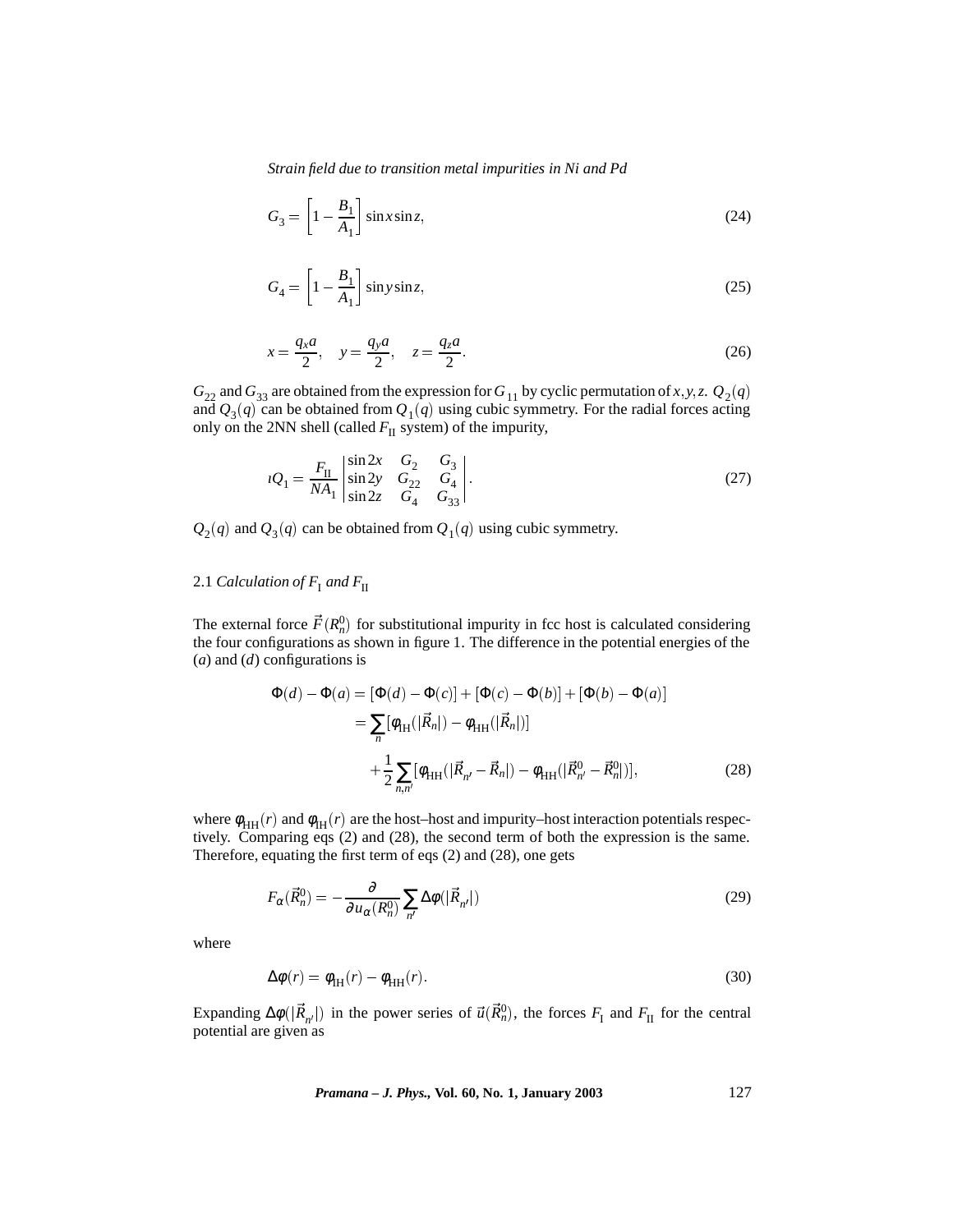

**Figure 1.** The four configurations of the lattice for substitutional impurity. (**a**) Perfect host lattice, (**b**) strained lattice due to external force, (**c**) strained lattice with one atom removed, and (**d**) an impurity atom placed at the vacant lattice site.

$$
F_{\alpha}(\vec{R}_n^0) = -\frac{\partial}{\partial r}\Delta\phi\bigg|_{|r|=|\vec{R}_n^0|} - \vec{u}(\vec{R}_n^0)\frac{\partial^2}{\partial r^2}\Delta\phi\bigg|_{|r|=|\vec{R}_n^0|}.
$$
\n(31)

Equation (31) can be solved in the two approximations. If  $u(R_n^0)$  is very small, the second term in eq. (31) can be neglected. It is called the first approximation where the force constants of the host metal remain unchanged in the presence of the impurity. If  $u(R_n^0)$  is significant, both the terms in eq. (31) are retained. It is called the second approximation and takes care of the impurity-induced change in the force constants of the lattice. To include the interactions up to 2NN's, the atomic displacements due to  $F<sub>I</sub>$  and  $F<sub>II</sub>$  are combined to evaluate  $\vec{u}(\vec{R}_n^0)$  in the second approximation as done by Kanzaki [11].

The conduction electrons in the transition metal have both the s and quasilocalized d character and these characteristics should be included in the calculation of the ion–ion interaction potential. In the formation of TM, d state are broadened into quasilocalized bands with finite bandwidth. Further, the d bands get distorted due to crystal potential and there is s–d hybridization. These effects are included in the Wills and Harrison transition metal model potential [2] which is given as

$$
\phi_{HH}(r) = \phi_{HH}^{FE}(r) + \phi_{HH}^{c}(r) + \phi_{HH}^{b}(r),
$$
\n(32)

where

$$
\phi_{\rm HH}^{\rm FE}(r) = Z_{\rm sH}^2 e^2 \cosh^2(\kappa r_{\rm cH}) \frac{\exp(-\kappa r)}{r}
$$
\n(33)

$$
\phi_{HH}^c(r) = Z_{\text{dH}} \frac{225 \hbar^2 r_{\text{dH}}^6}{\pi^2 m r^8}
$$
\n(34)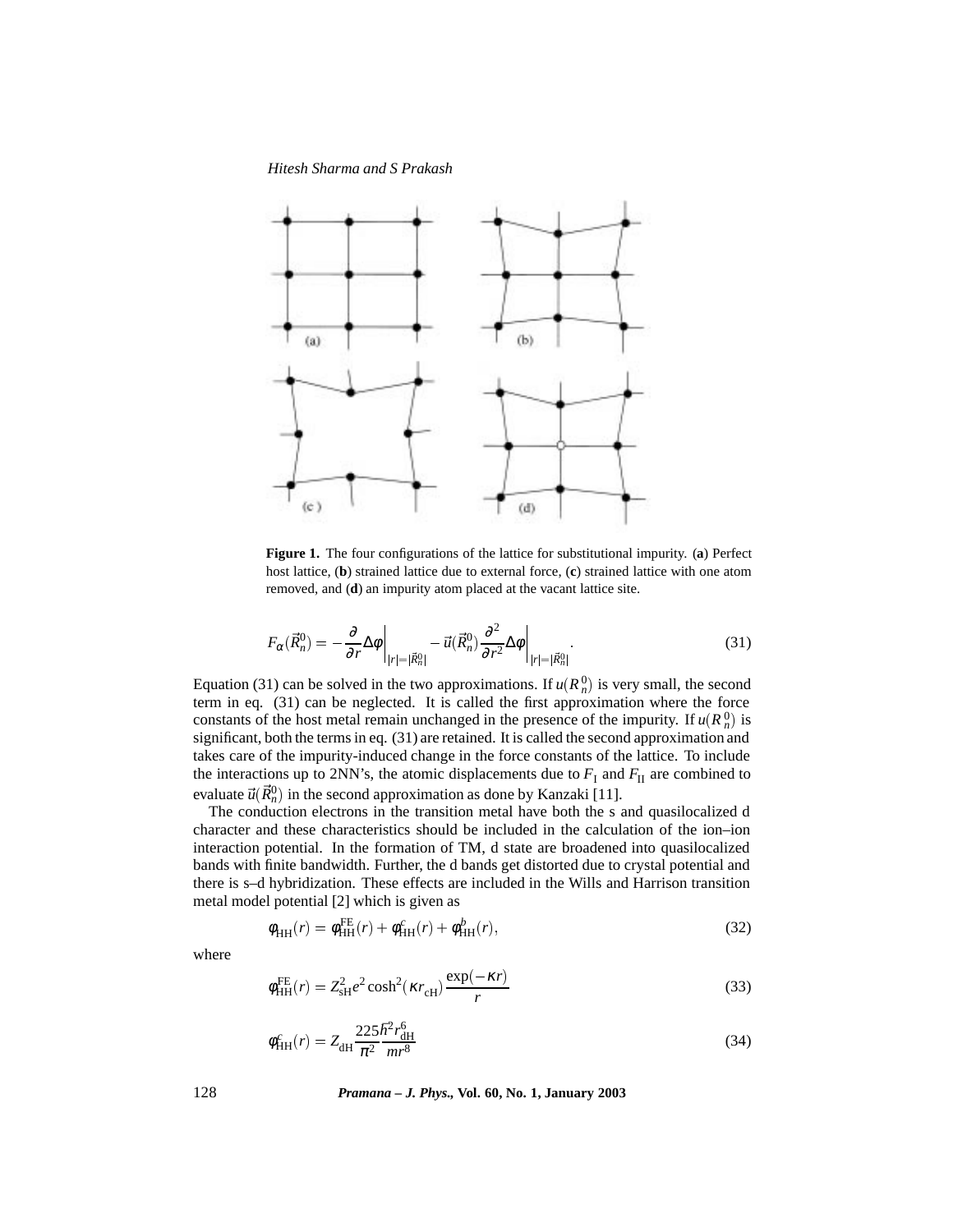and

$$
\phi_{HH}^b(r) = -Z_{\text{dH}} \left[ 1 - \frac{Z_{\text{dH}}}{10} \right] \left[ \frac{12}{n} \right]^{1/2} \frac{28.1 \hbar^2 r_{\text{dH}}^3}{\pi} \text{m} r^5. \tag{35}
$$

Here  $\phi_{HH}^{FE}(r)$  is the free electron contribution,  $\phi_{HH}^{c}(r)$  arises from the shift in the d band center due to s–d hybridization and  $\phi_{HH}^b$  arises from the finite d-bandwidth.  $Z_{sH}$  and  $Z_{dH}$ are the number of s and d conduction electrons per host atom,  $\kappa$  is the Thomas Fermi screening constants,  $r_{cH}$  is the Ashcroft model-potential core radius and  $r_{dH}$  are the d state radii. *n* is the number of 1NNs of the host lattice and *m* is the mass of the electron.

Equations (32)–(35) are generalized to write the interatomic potential for the impurity– host interaction in the dilute alloys, which is given as [3]

$$
\phi_{\text{IH}}(r) = \phi_{\text{IH}}^{FE}(r) + \phi_{\text{IH}}^{c}(r) + \phi_{\text{IH}}^{b}(r)
$$
\n(36)

where

$$
\phi_{\rm IH}^{FE}(r) = Z_{\rm sH} Z_{\rm sl} e^2 \cosh(\kappa' r_{\rm cH}) \cosh(\kappa' r_{\rm cl}) \frac{\exp(-\kappa' r)}{r}
$$
\n(37)

$$
\phi_{\text{IH}}^{c}(r) = Z_{\text{d}}^{\text{eff}} \frac{225 \hbar^2 r_{\text{dH}}^3 r_{\text{dI}}^3}{\pi^2 m r^8}
$$
\n(38)

and

$$
\phi_{\text{IH}}^{b}(r) = -Z_{\text{d}}^{\text{eff}} \left[ 1 - \frac{Z_{\text{d}}^{\text{eff}}}{10} \right] \left[ \frac{12}{n} \right]^{1/2} \frac{28.1}{\pi} \frac{\hbar^2 r_{\text{dH}}^{3/2} r_{\text{dI}}^{3/2}}{m r^5}.
$$
\n(39)

Here  $Z_{sI}$  and  $Z_{d}^{eff}$  are the number of s conduction electrons and effective quasilocalized d-electron per impurity atom.  $r_{\text{dI}}$  is the d-state radius,  $r_{\text{cI}}$  is the Ashcroft model-potential core radius for the impurity and  $\kappa'$  is the Thomas Fermi screening length for host–impurity interaction. It is difficult to know the variation of the number of d electrons in the d-band by the introduction of an impurity. Therefore, we take the effective number of d electrons,  $Z_d^{\text{eff}}$ , in an alloy as the weighted average of the number of d electrons in the host and impurity atoms, i.e.,

$$
Z_d^{\text{eff}} = C_H Z_{\text{dH}} + C_I Z_{\text{dI}} \tag{40}
$$

where  $Z_{dI}$  is the number of quasilocalized d electrons per impurity atom and  $C_H$  and  $C_I$  are the concentrations of host and impurity atoms respectively.

In the alloying process, there may be further transfer of electrons to or from the s and d bands, as a result of which the conduction electron charge would redistribute around the impurity to screen or unscreen it. However, we assume that these charge transfers are small and we write the excess interatomic potential due to impurity as

$$
\Delta \phi(r) = \Delta \phi^{\text{FE}}(r) + \Delta \phi^c(r) + \Delta \phi^b(r)
$$
\n(41)

where

*Pramana – J. Phys.,* **Vol. 60, No. 1, January 2003** 129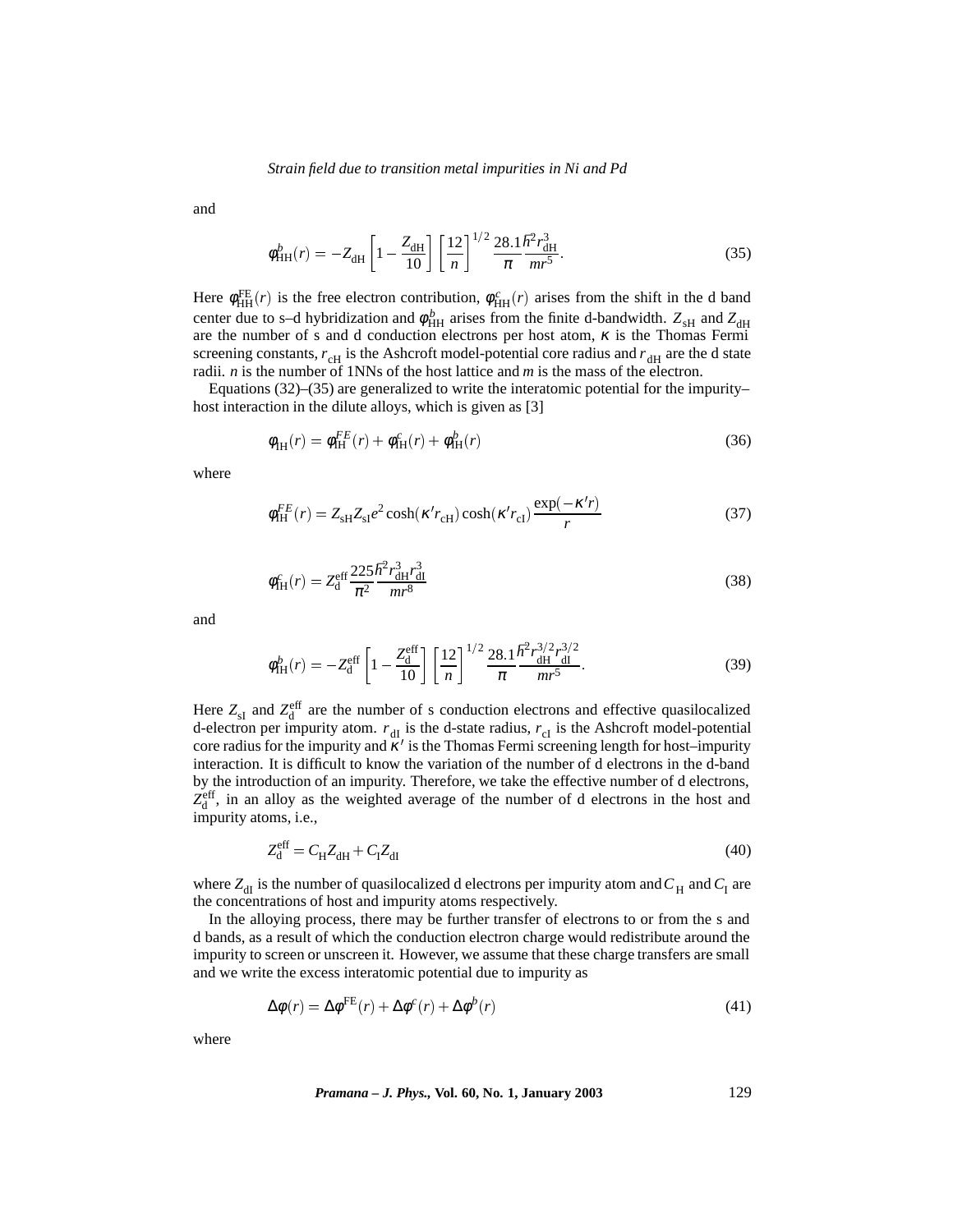$$
\Delta \phi^{\text{FE}}(r) = \frac{Z_{\text{sH}}e^2}{r} \left[ Z_{\text{sI}} \cosh(\kappa' r_{\text{cH}}) \cosh(\kappa' r_{\text{cI}}) \exp(-\kappa' r) - Z_{\text{sH}} \cosh^2(\kappa r_{\text{cH}}) \exp(-\kappa r) \right],\tag{42}
$$

$$
\Delta \phi^c(r) = \left[ Z_d^{\text{eff}} r_{\text{dI}}^3 - Z_{\text{dH}} r_{\text{dH}}^3 \right] \frac{225 \hbar^2 r_{\text{dH}}^3}{\pi^2 m r^8},\tag{43}
$$

and

$$
\Delta \phi^b r = \left[ -Z_d^{\text{eff}} \left( 1 - \frac{Z_d^{\text{eff}}}{10} \right) r_{\text{dI}}^{3/2} + Z_{\text{dH}} \left( 1 - \frac{Z_{\text{dH}}}{10} \right) r_{\text{dH}}^{3/2} \right] \left[ \frac{12}{n} \right]^{1/2} \frac{28.1}{\pi} \frac{\hbar^2 r_{\text{dH}}^{3/2}}{m r^5}.
$$
 (44)

In eqs (41) to (44),  $\Delta \phi^{\text{FE}}(r)$ ,  $\Delta \phi^c(r)$  and  $\Delta \phi^b(r)$  are impurity induced changes in the potential due to free electron, s–d hybridization and d-bandwidth contributions respectively.

#### **3. Calculations and results**

The above formalism is used to calculate the atomic displacements in Ni and Pd dilute alloys due to 3d ( Fe, Co, Ni and Cu), 4d (Nb, Mo and Pd) and 5d (W, Pt and Au) transition metal impurities. The physical parameters and a few calculated results are given in tables 1 and 2. The host potential  $\phi_{HH}(r)$  along with its constituents, for Ni and Pd metals are shown in figures 2 and 3 respectively.  $\phi^{FE}(r)$  and  $\phi^c(r)$  are repulsive and  $\phi^b(r)$  is attractive. The minima of  $\Phi_{HH}(r)$  for Ni and Pd metals are nearly at  $r = 6.2$  a.u. which is more than the 1NN distance of 4.7 a.u. in Ni and 5.2 a.u. in Pd.

The change in potential  $\Delta\phi(r)$  due to impurities in Ni and Pd metals are shown in figures 4 and 5 respectively. Here  $\Delta \phi(r)$  depends upon impurity induced s–d hybridization and shift in the d band center which depends on the difference between Ashcroft core radius and d-state radius of the impurity and the host. In the dilute alloys of Ni,  $\Delta\phi(r)$  for 3d impurities is smaller by an order of magnitude than those for 4d and 5d impurities as it is shown in the inset.  $\Delta\phi(r)$  is repulsive at small distances and become attractive at large distances except for Cu impurity where it has just opposite character. However, in the dilute alloys of Pd,  $\Delta\phi(r)$  is attractive at small distances and repulsive at large distances for all the 3d impurities, while for 4d impurities Nb and Mo, its behavior is the same as for

**Table 1.** The physical parameters (in a.u.) of Ni and Pd metals.

| Host | a    | $\Omega_0$ |    | $A_1(10^{-3})$ | $B_1(10^{-3})$ |  |
|------|------|------------|----|----------------|----------------|--|
| Ni   | 6.65 | 90         | 10 | 13.939         | $-6.855$       |  |
| Pd   | 7.35 | 99.3       | 10 | 20.033         | $-7.814$       |  |

*a* is the lattice parameter,  $\Omega_0$  is the atomic volume, *Z* is the number of s and d conduction electrons per atom and  $A_1$ ,  $B_1$  are force constants as defined in eq. (15).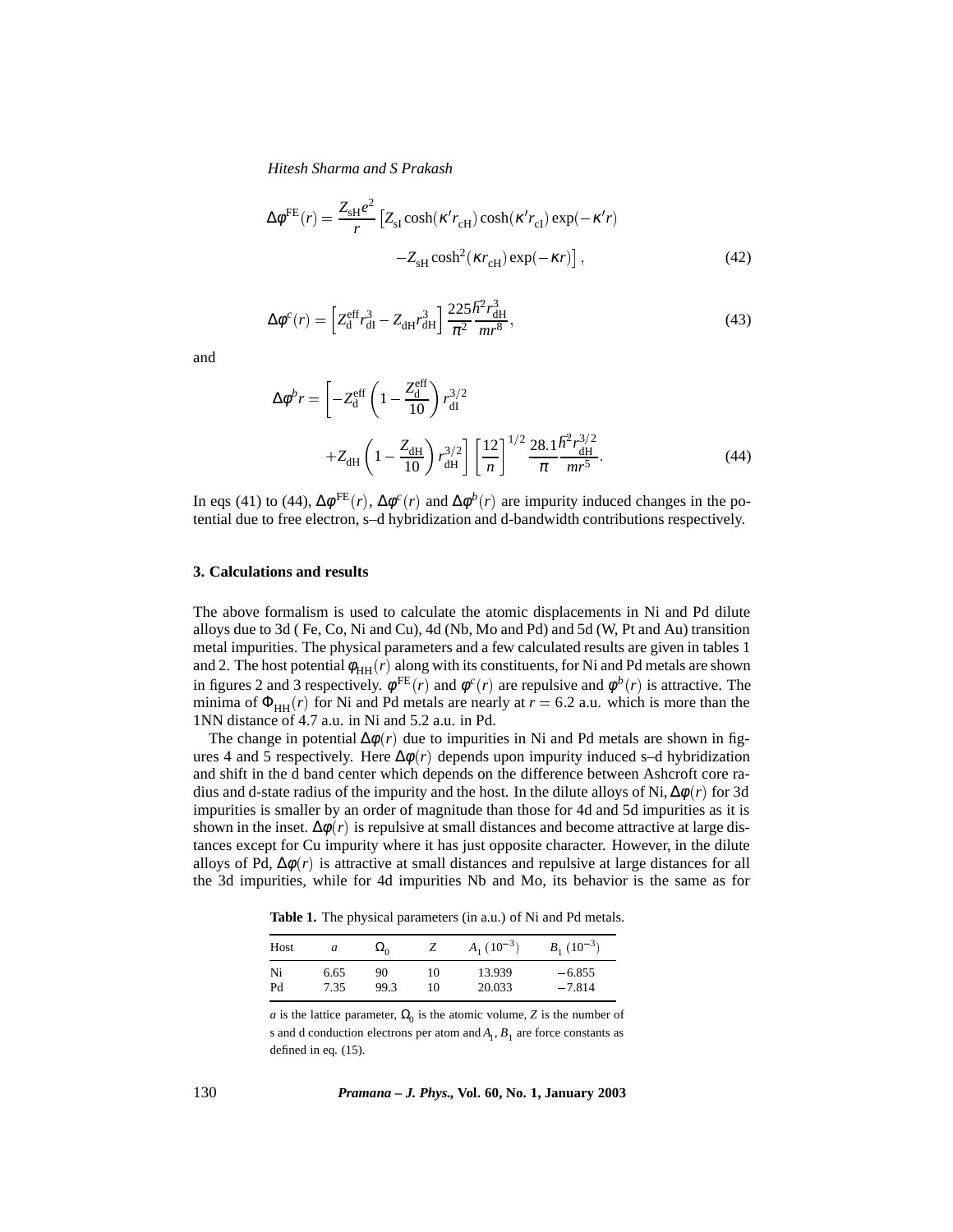| Strain field due to transition metal impurities in Ni and Pd |  |
|--------------------------------------------------------------|--|
|--------------------------------------------------------------|--|

|    |      |      |          | Ni       |                                                                                                                    |           | Pd    |                                                                                                     |
|----|------|------|----------|----------|--------------------------------------------------------------------------------------------------------------------|-----------|-------|-----------------------------------------------------------------------------------------------------|
|    |      |      |          |          | Imp. $r_c$ (a.u.) $r_d$ (a.u.) $F_I$ (10 <sup>-3</sup> ) $F_{II}$ (10 <sup>-3</sup> ) $E_r$ (-10 <sup>-3</sup> eV) |           |       | $F_{\rm I}$ (10 <sup>-3</sup> ) $F_{\rm II}$ (10 <sup>-3</sup> ) $E_{\rm r}$ (-10 <sup>-3</sup> eV) |
| Fe | 1.34 | 1.51 | 0.619    | 0.131    | 0.124                                                                                                              | $-4.892$  | 0.261 | 0.601                                                                                               |
| Co | 1.55 | 1.70 | 1.089    | 0.059    | 0.441                                                                                                              | $-3.064$  | 0.275 | 1.252                                                                                               |
| Ni | 1.00 | 1.34 |          |          |                                                                                                                    | $-4.892$  | 0.261 | 3.176                                                                                               |
| Cu | 0.87 | 1.27 | $-1.407$ | $-0.028$ | 0.779                                                                                                              | $-6.083$  | 0.268 | 4.896                                                                                               |
| Nb | 1.91 | 2.42 | $-6.125$ | $-0.109$ | 14.199                                                                                                             | 11.763    | 0.648 | 18.285                                                                                              |
| Mo | 1.79 | 2.27 | $-0.461$ | 0.441    | 0.659                                                                                                              | 11.386    | 0.486 | 17.112                                                                                              |
| Pd | 0.98 | 1.77 | 2.064    | $-0.365$ | 2.521                                                                                                              |           |       |                                                                                                     |
| Pt | 0.62 | 1.97 | 2.064    | $-0.668$ | 7.838                                                                                                              | $-10.128$ | 2.268 | 14.380                                                                                              |
| Au | 0.76 | 1.91 | 1.573    | $-0.518$ | 6.482                                                                                                              | 3.101     | 0.035 | 1.268                                                                                               |

**Table 2.** Some calculated values of Ni and Pd metals.

 $r_c$  and  $r_d$  are the Ashcroft core radius and d state radius respectively,  $F_I$  and  $F_{II}$  (in a.u.) are impurity-induced forces evaluated at 1NN's and 2NN's in the second approximation and  $F<sub>i</sub>$  is the relaxation energy.



**Figure 2.** Interatomic potential  $\phi_{HH}(r)$  for Ni metal. The description of  $\phi_{HH}^{FE}$ ,  $\phi_{HH}^{c}$  and  $\phi_{HH}^b$  is the same as given in the text.

Ni alloys.  $\Delta \phi(r)$  for PdPt is similar to that of NiPt and behavior of PdAu is the same as that for NiAu alloy. It is to be noticed that the magnitude of  $\Delta \phi(r)$  for PdAu is larger by two orders of magnitude than other alloys as shown in the inset.

The calculated  $\Delta\phi(r)$  is used in eq. (31) to calculate  $F_I$  and  $F_{II}$  at the 1NN and 2NN of impurity in the second approximation. These values of  $F<sub>I</sub>$  and  $F<sub>II</sub>$  which are sensitive to the slope of  $\Delta\phi(r)$  are given in table 2. In the Ni host, the forces are repulsive at 1NN's and attractive at 2NN's for Pd, Pt and Au impurities and for Mo impurity the forces are attractive for 1NN's and repulsive at 2NN's. For Cu and Nb impurities in Ni, the forces are attractive at the 1NN's and 2NN's while forces are repulsive for Fe and Co impurities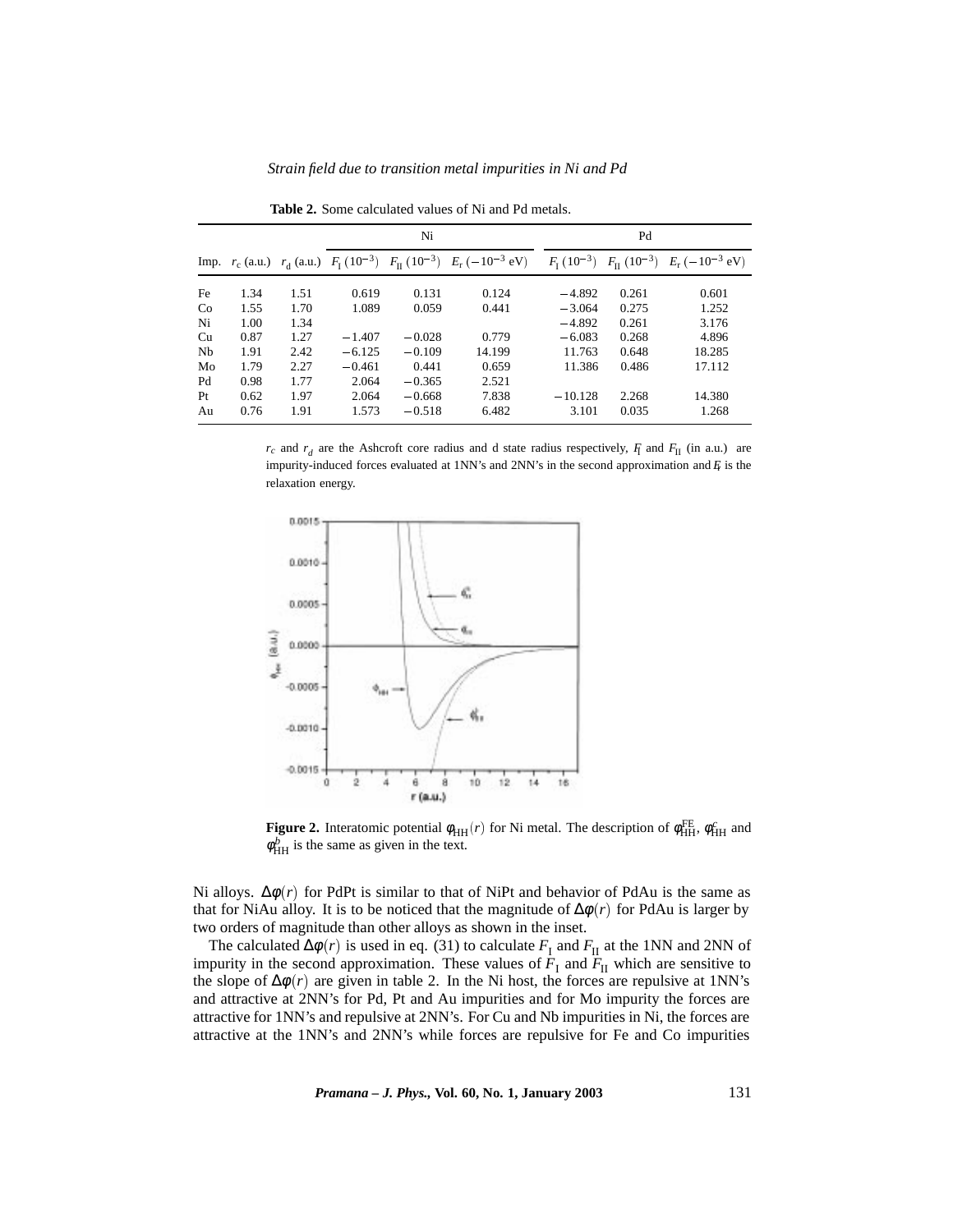*Hitesh Sharma and S Prakash*



**Figure 3.** Interatomic potential  $\phi_{HH}(r)$  for Pd metal. The description of  $\phi_{HH}^{FE}$ ,  $\phi_{HH}^c$  and  $\phi_{HH}^b$  is the same as given in figure 2.



at both the 1NN's and 2NN's. The forces are attractive at the first NN's and repulsive at the second NN's of impurity for Fe, Co, Ni, Cu, and Pt impurities in the Pd metal, whereas the forces are repulsive at 1NN's and 2NN's for Mo, Nb and Au impurities.

These values of  $F_I$  and  $F_{II}$ , and the calculated values of force constants  $A_1$  and  $B_1$ , are used to calculate  $\phi_{\alpha\alpha}(\vec{q})$  and hence  $\vec{Q}(\vec{q})$  with the help of eqs (20)–(27). The inverse Fourier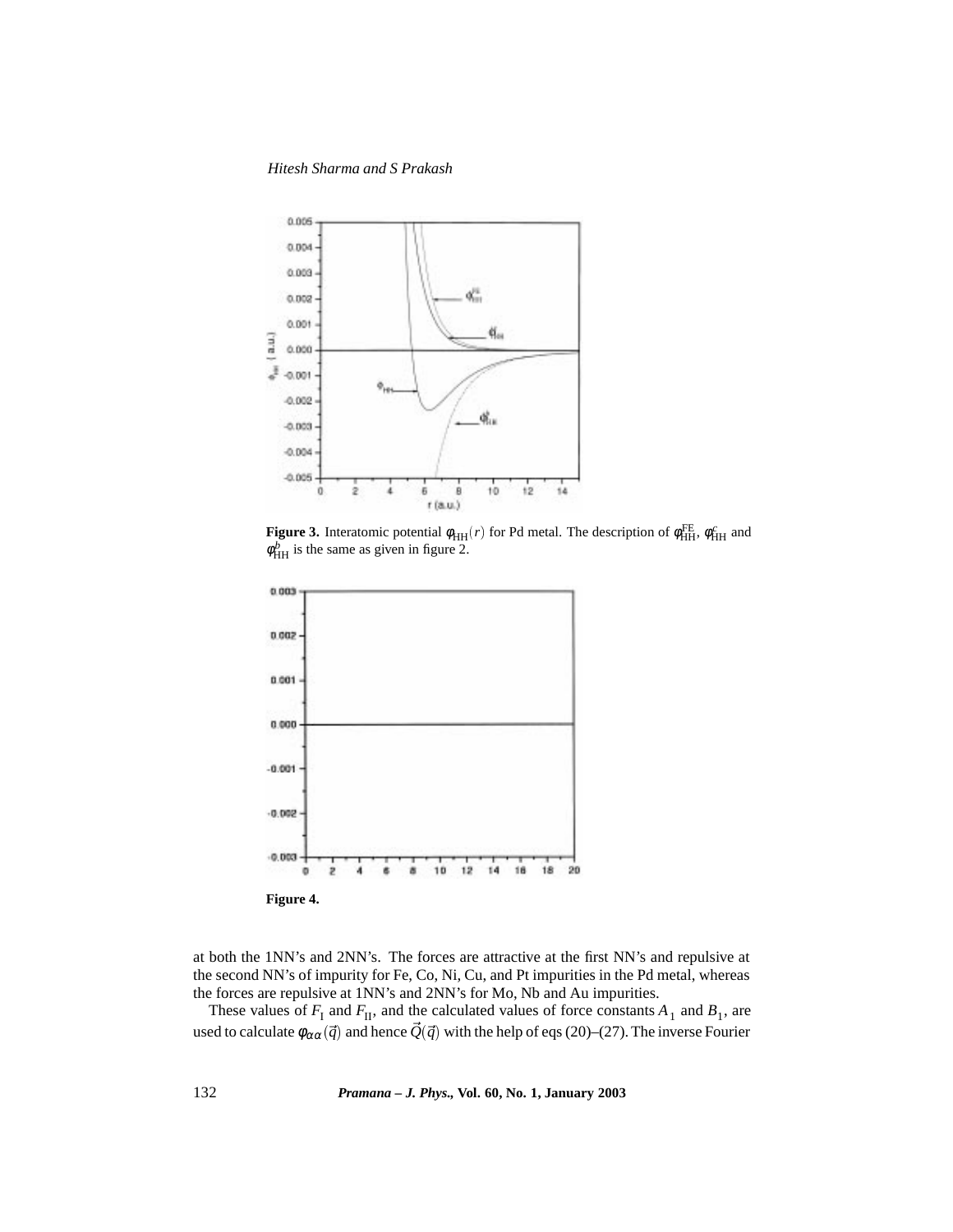*Strain field due to transition metal impurities in Ni and Pd*



**Figure 5.**  $\Delta\phi(r)$  vs. *r* for Fe, Co, Ni, Cu, Nb, Mo, Pt and Au impurities in Pd.

transform of  $\vec{Q}(\vec{q})$ , as given in eq. (5) gives  $\vec{u}(\vec{R}_n^0)$ . The numerical calculations are simplified by replacing the sum over  $\vec{q}$  by the integration over the cube of edge  $4\pi/a$  which inscribes the first Brillouin zone and using the fact that

$$
\int_{\text{BZ}} F(q) \, dq = \frac{1}{2} \int_{\text{cube}} F(q) dq \tag{45}
$$

for the fcc structure. The integration is carried out by Gaussian quadrature method. The calculated values of atomic displacements are tabulated in tables 3 to 6 for Ni(Fe, Co, Cu, Nb, Mo, Pd, Au and Pt) dilute alloys and tables 7 to 10 for Pd(Fe, Co, Cu, Ni, Mo, Nb, Au and Pt) dilute alloys respectively. These displacements are oscillatory in nature and are significant even up to 25 nearest neighbors of impurity which are tabulated here. The displacements are calculated up to five decimal places but due to space economy, the numbers are tabulated up to second decimal places. Interested readers may have the detailed data from the author.

In the NiFe dilute alloy the 1NN's displace away from the impurity, the 2NN's displace towards impurity atom, and third and fourth NN's displace away from the impurity , which are followed by oscillatory nature of displacements. The maximum  $|u(r)|$  due to Fe is found at 1NN's site. The (310), (321) and (411) NN's show that the anisotropic displacements and atomic displacements due to Co impurity are the same as for Fe impurity except that  $|u(r)|$  is maximum at the 2NN's site. For Fe and Co impurities the displacements of NN's which move away from the impurity are larger than those which move towards the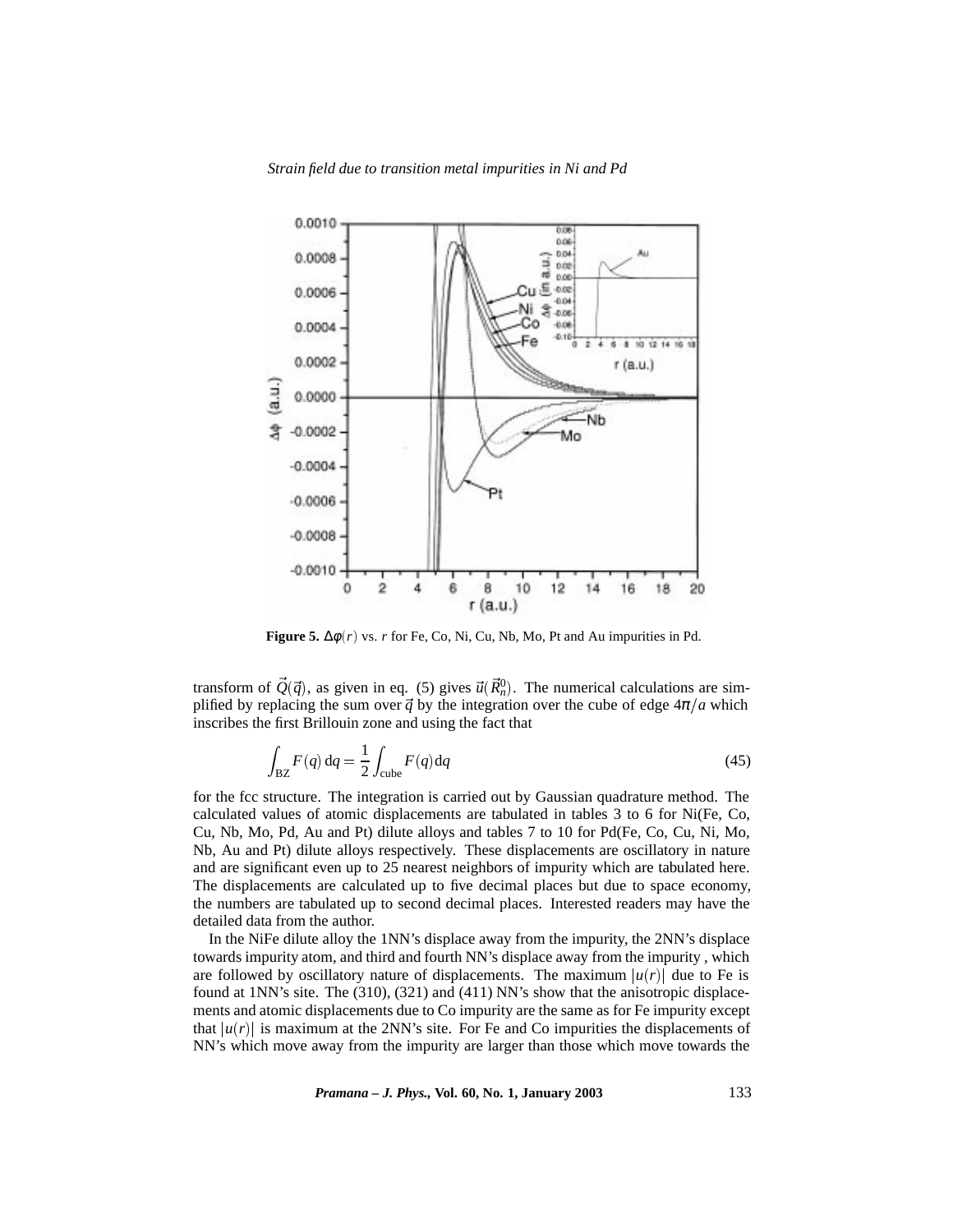impurity and therefore the lattice expands. The displacements due to Cu, Nb and Mo impurities are isotropic as well as anisotropic. The  $|u(r)|$  is maximum at 2NN's. The 1NN's displace towards the impurity atom, 2NN's displace away from the impurity atom, third and fourth NN's show contraction towards impurity and further displacements are oscillatory in nature and decreasing in magnitude. The  $|u(r)|$  towards the impurity atom are larger than away from the impurity. Therefore the lattice shows contraction. The 1NN's of Pd, Pt and Au impurities are displaced away from the impurity, 2NN's show contraction and third and fourth NN's are displaced away from the impurity atom. The displacements are maximum at the 2NN's.

The magnitude of atomic displacements for Ni alloys up to 5NN's are shown in figure 6. The strain field increases with the increase in d electrons for 3d impurities. For 4d impurities the strain is maximum for Nb impurity and decreases for Mo impurity and again increases for Pd impurity. The strain field for 5d impurity Pt and Au is nearly the same. The maximum displacement of 4.6% of  $R_1^0$  is found for NiNb alloy while minimum displacement of 0.63% of  $R_1^0$  is for NiFe alloy.

The calculated atomic displacement of the 1NN's for Fe, Pd, Pt and Au impurities in Ni show lattice expansion of 0.0298 a.u., 0.87 a.u., 0.84 a.u and 0.86 a.u. at 1NN's, whereas

| NN's              |         | Fe      |                |         | Co      |         |
|-------------------|---------|---------|----------------|---------|---------|---------|
| $(n_1, n_2, n_3)$ | $u_x$   | $u_{v}$ | u <sub>z</sub> | $u_x$   | $u_{v}$ | $u_z$   |
| 110               | 1.40    | 1.40    | 0.00           | 2.67    | 2.67    | 0.00    |
| 200               | $-1.27$ | 0.00    | 0.00           | $-3.32$ | 0.00    | 0.00    |
| 211               | 0.18    | 0.18    | 0.18           | 0.25    | 0.27    | 0.27    |
| 220               | 0.81    | 0.81    | 0.00           | 1.72    | 1.72    | 0.00    |
| 310               | 0.02    | $-0.26$ | 0.00           | $-0.19$ | $-0.58$ | 0.00    |
| 222               | $-0.41$ | $-0.41$ | $-0.41$        | $-1.04$ | $-1.04$ | $-1.04$ |
| 321               | 0.41    | $-0.27$ | 0.25           | 0.82    | $-0.63$ | 0.68    |
| 400               | 0.50    | 0.00    | 0.00           | 0.63    | 0.00    | 0.00    |
| 411               | 1.14    | $-0.45$ | $-0.45$        | 2.34    | $-1.15$ | $-1.15$ |
| 330               | $-0.28$ | $-0.28$ | 0.00           | $-0.71$ | $-0.71$ | 0.00    |
| 420               | 0.39    | 1.08    | 0.00           | 0.60    | 2.42    | 0.00    |
| 332               | $-0.27$ | $-0.27$ | 0.01           | $-0.59$ | $-0.59$ | 0.11    |
| 422               | 0.73    | $-0.40$ | $-0.40$        | 1.73    | $-1.08$ | $-1.08$ |
| 431               | $-0.23$ | 0.11    | 0.70           | $-0.62$ | 0.20    | 1.67    |
| 510               | 0.16    | 0.02    | 0.00           | 0.26    | $-0.17$ | 0.00    |
| 521               | 0.35    | 0.96    | $-0.16$        | 0.70    | 2.01    | $-0.64$ |
| 440               | $-1.07$ | $-1.07$ | 0.00           | $-2.51$ | $-2.51$ | 0.00    |
| 433               | $-0.17$ | $-0.01$ | $-0.01$        | $-0.33$ | $-0.02$ | $-0.02$ |
| 530               | 0.49    | 1.25    | 0.00           | 0.87    | 2.86    | 0.00    |
| 442               | 0.33    | 0.33    | $-0.56$        | 0.84    | 0.84    | $-1.42$ |
| 600               | 0.55    | 0.00    | 0.00           | 1.41    | 0.00    | 0.00    |
| 611               | $-0.91$ | $-0.46$ | $-0.46$        | $-2.06$ | $-1.20$ | $-1.20$ |
| 532               | $-0.30$ | 0.25    | 0.46           | $-0.80$ | 0.40    | 0.85    |
| 620               | $-0.53$ | 1.07    | 0.00           | $-1.20$ | 2.54    | 0.00    |
| 541               | 0.48    | $-0.41$ | 0.29           | 1.16    | $-0.99$ | 0.57    |

**Table 3.** Atomic displacements (in  $10^{-2}$  a.u.) of the NN's of Fe and Co impurities in Ni.

The coordinates  $(n_1, n_2, n_3)$  of the NN's are in units of  $(a/2)$  and  $(u_x, u_y, u_z)$  are Cartesian components of atomic displacements here and in the subsequent tables.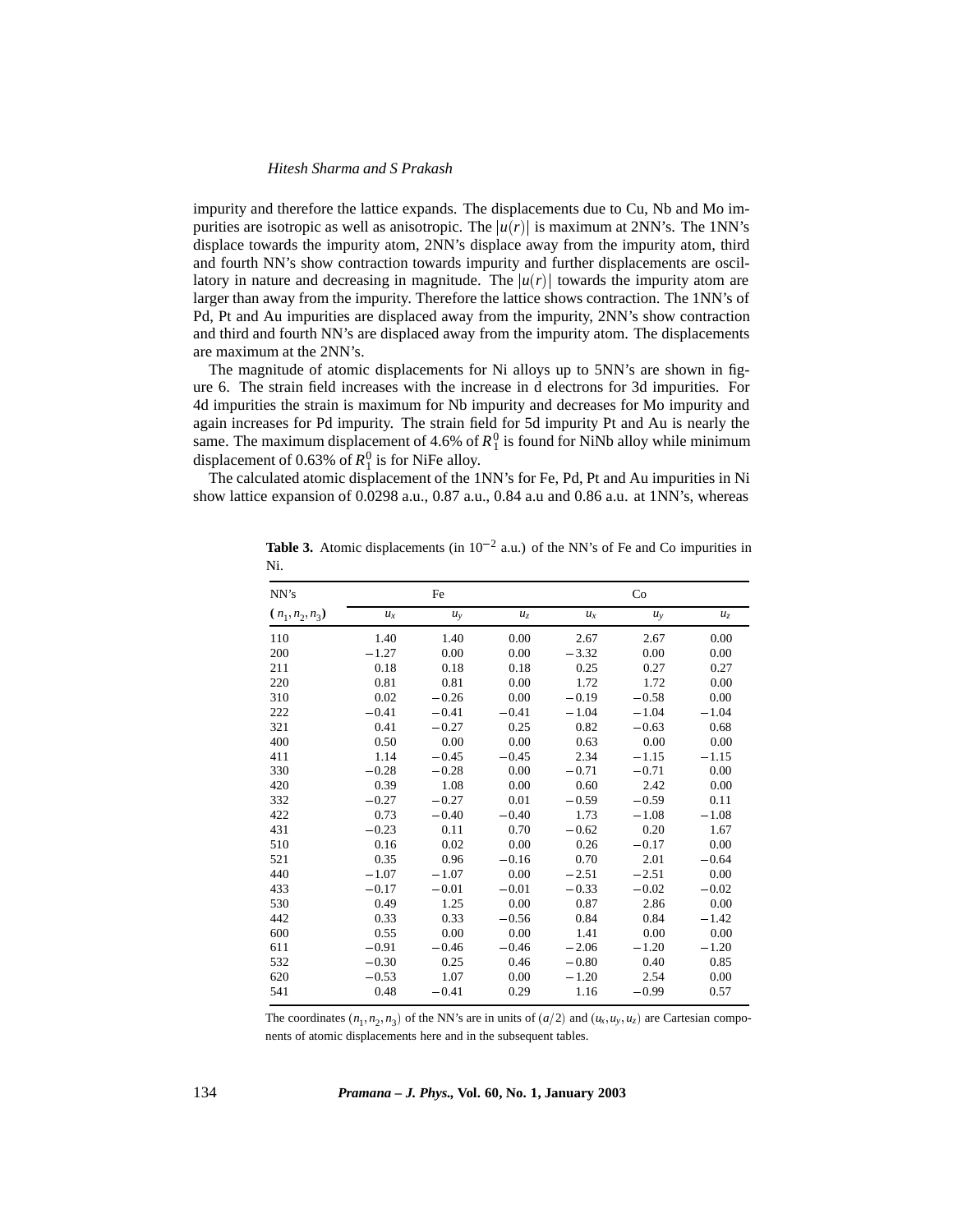| Table 5. Atomic displacements (in 10 <sup>-2</sup><br>and Pd impurities in Ni |             |                    |               |                        | a.u.) of the NN's of Mo             |                |
|-------------------------------------------------------------------------------|-------------|--------------------|---------------|------------------------|-------------------------------------|----------------|
| NN's                                                                          |             | δ                  |               |                        | Pd                                  |                |
| $(n_1, n_2, n_3)$                                                             | $u_{\rm x}$ | $u_y$              | $u_z$         | йx                     | йy                                  | $u_z$          |
| $\frac{10}{200}$                                                              | 1.70        | 1.70               | 0.00          | 6.20                   | 6.20                                | $_{0.00}$      |
|                                                                               | 4.39        | $_{0.00}$          | 0.00          | 10.09                  | $_{\rm 0.00}$                       | 0.00           |
|                                                                               | 0.05        | 0.01               | 0.01          | 0.37                   | 6.4                                 | 0.44           |
| $\frac{20}{310}$                                                              | $\ddot{c}$  | 1.52               | 0.00          | 4.44                   | 4.44                                | 0.00           |
|                                                                               | 0.67        | 0.58               | 0.00          | $\overline{1.01}$      | 1.56                                | 0.00           |
| 22                                                                            | 1.33        | 1.33               | 1.33          | 3.12                   | 3.12                                | 3.12           |
| $\overline{321}$                                                              | $-0.61$     | 0.67               | 0.92          | 2.01                   | $\vec{r}$                           | 2.08           |
| $rac{1}{2}$                                                                   | 0.39        | 0.00               | 0.00          | 0.64                   | 0.00                                | 0.00           |
| $\overline{11}$                                                               | $-1.91$     | 49                 | 49            | 5.86                   | 3.47                                | 3.47           |
| 330                                                                           | 0.92        | 0.92               | 0.00          | 2.14                   | 2.14                                | 0.00           |
| 420                                                                           | $-0.04$     | 2.49               | 0.00          | 1.04                   | 6.62                                | 0.00           |
| 332                                                                           | 0.59        | 0.59               | 0.31          | 1.60                   | $-1.60$                             | 0.50           |
| 422                                                                           | $-1.94$     | 1.50               | 1.50          | 4.89                   | 3.36                                | 3.36           |
| 431                                                                           | 0.87        | $-0.14$            | 1.89          | 1.95                   | 0.48                                | 4.74           |
| 510                                                                           | $-0.04$     | 0.63               | $_{0.00}$     | 0.46                   | $-0.94$                             | $_{0.00}$      |
| $\frac{21}{40}$                                                               | $-0.54$     | 1.75               | 1.25          | 1.73                   | $5.16$ $7.12$                       | 2.36           |
|                                                                               | 2.82        | 2.82               | 0.00          | 7.12                   |                                     | 0.00           |
| 433                                                                           | 0.22        | 0.03               | 0.03          | $-0.77$                | 0.07                                | $-0.07$        |
| 530                                                                           | $-0.41$     | 3.06               | 0.00          | 1.86                   | .94<br>$\overline{ }$               | $_{0.00}$      |
| $\frac{42}{3}$                                                                | $-1.04$     | 1.04               | 1.82          | 2.47                   | 2.47                                | 4.26           |
| $\Im$                                                                         | $-1.82$     | 0.00               | 0.00          | 4.23                   | 0.00                                | $\frac{8}{10}$ |
| $\overline{5}$                                                                | 2.14        | $\frac{60}{1}$     | 1.60          | 5.65                   | 3.66                                | 3.66           |
| 532                                                                           | 1.08        | 0.07               | 0.47          | 2.46                   | 0.73                                | 1.89           |
| 620                                                                           | .26         | 89<br>$\mathbf{z}$ | $_{\rm 0.00}$ | 3.31                   | 7.23                                | $_{0.00}$      |
| 541                                                                           | 35          |                    | 0.38          | $\ddot{3}$<br>$\infty$ | $\ddot{\mathrm{s}}$<br>$\mathbf{C}$ | ર્સ            |

| Table 4. Atomic displacements (in 10 <sup>-2</sup><br>and Nb impurities in Ni |                                  |              |           |          | a.u. ) of the NN's of Cu |                |
|-------------------------------------------------------------------------------|----------------------------------|--------------|-----------|----------|--------------------------|----------------|
| NN's                                                                          |                                  | ්            |           |          | Ê                        |                |
| $(n_1, n_2, n_3)$                                                             | ž                                | ý,           | $u_z$     | $u_x$    | иy                       | $u_z$          |
| $\frac{10}{11}$                                                               | 3.5                              | 3.5          | 0.00      | 15.29    | 15.29                    | 0.00           |
| 200                                                                           |                                  | 0.00         | 0.00      | 20.10    | 0.00                     |                |
| $\overline{211}$                                                              | $4.59$<br>$-0.31$                | 0.34         | 0.34      | $-1.34$  | $-1.48$                  | $0.00$<br>1.48 |
| $\tilde{\rm c}$                                                               | $-2.30$                          | 2.30         | 0.00      | $-10.05$ | 10.05                    | 0.00           |
|                                                                               | 0.30                             | 0.78         | 0.00      | 1.34     | 3.40                     | 0.00           |
| 222                                                                           | 1.44                             | 1.44         | 1.44      | 6.29     | 6.29                     | 6.29           |
| $\overline{321}$                                                              | $-1.09$                          | 0.85         | 0.94      | 4.77     | 3.72                     | 4.12           |
| $\frac{8}{3}$                                                                 | $-0.75$                          | 0.00         | 0.00      | $-3.24$  | 0.00                     | 0.00           |
|                                                                               | $-3.11$                          | 1.59         | 1.59      | 13.58    | 6.97                     | 6.97           |
| 330                                                                           | 0.98                             | 0.98         | 0.00      | 4.30     | 4.30                     | 0.00           |
| $^{420}$                                                                      | $-0.76$                          | 3.28         | 0.00      | 3.29     | 14.35                    | 0.00           |
| 332                                                                           | 0.80                             | 0.80         | $-0.17$   | 3.51     | 3.51                     | $-0.74$        |
| 422                                                                           | $-2.36$                          | 1.50         | 1.50      | 10.31    | 6.59                     | 6.59           |
| $\frac{1}{3}$                                                                 | 0.87                             | 0.27         | 2.28      | 3.81     | 1.17                     | $-9.95$        |
| 510                                                                           | $-0.32$                          | 0.28         | 0.00      | $-1.40$  | 1.22                     | 0.00           |
| 521                                                                           | 0.93                             | 2.69         | 0.93      | 4.06     | 11.76                    | 4.07           |
| $\frac{40}{3}$                                                                | 3.43                             | 3.43         | 0.00      | 14.99    | 14.99                    | 0.00           |
| 433                                                                           | 0.43                             | 0.03         | 0.03      | 1.89     | 0.14                     | 0.14           |
| 530                                                                           |                                  | 3.89         | 0.00      | $-4.90$  | 17.00                    | 0.00           |
| $\frac{42}{3}$                                                                | $\frac{5}{15}$<br>$\overline{ }$ | 1.15         | 1.96      | $-5.04$  | $-5.04$                  | 8.59           |
| 600                                                                           | $-1.94$                          | 0.00         | 0.00      | $-8.51$  | 0.00                     | 0.00           |
| $\overline{11}$                                                               | 2.79                             | 1.66         | 1.66      | 12.21    | 7.28                     | 7.28           |
| 532                                                                           | $\Xi$                            | 0.50         | 1.10      | 4.86     | 2.19                     | 4.81           |
| 620                                                                           | 1.63                             | 47<br>$\sim$ | $_{0.00}$ | 7.13     | 15.16                    | 0.00           |
| 541                                                                           | 59                               | 1.35         | 0.75      | $-6.96$  | 5.91                     | 3.26           |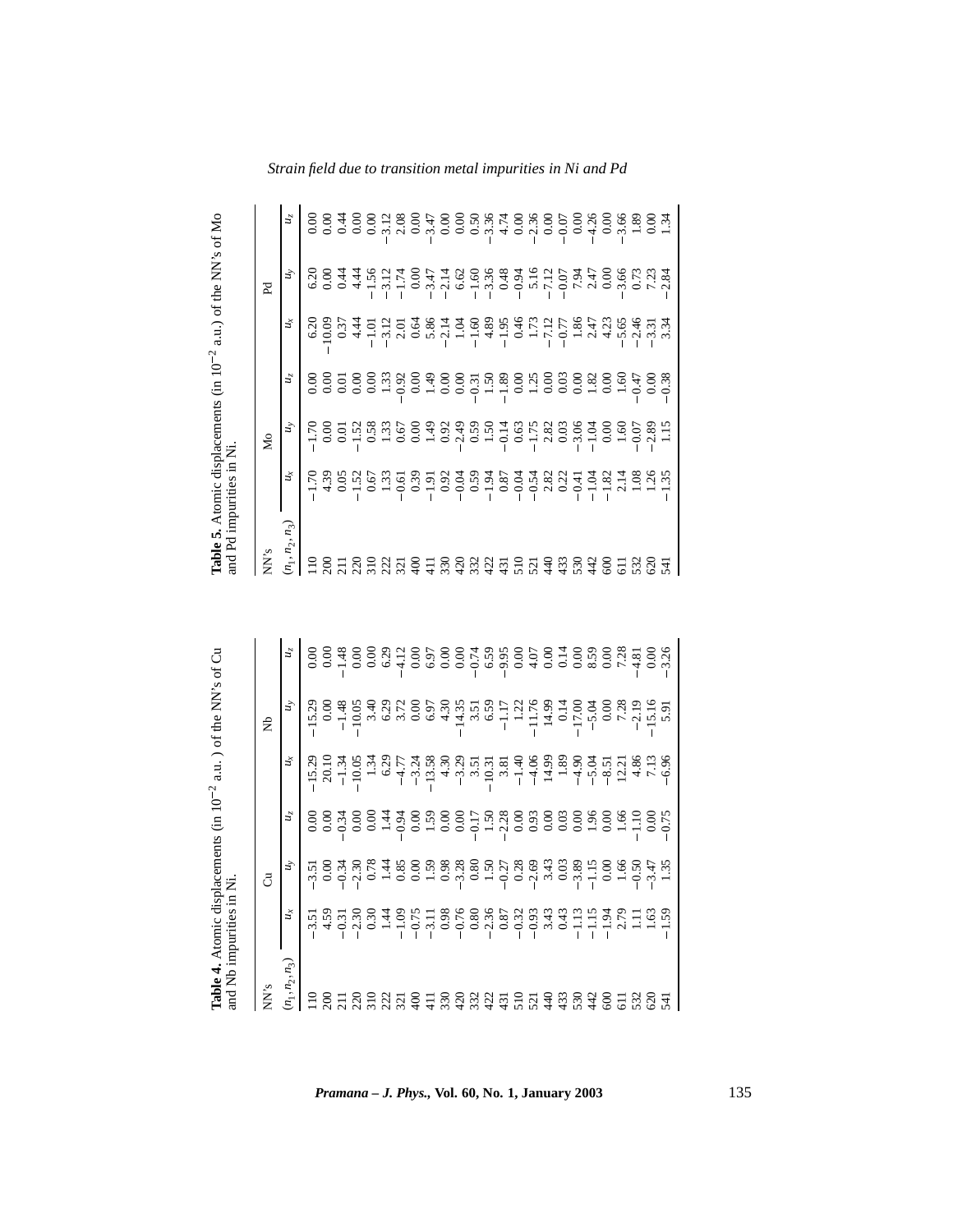| NN's              |          | Pt      |         |          | Au      |         |
|-------------------|----------|---------|---------|----------|---------|---------|
| $(n_1, n_2, n_3)$ | $u_x$    | $u_y$   | $u_z$   | $u_x$    | $u_y$   | $u_z$   |
| 110               | 5.99     | 5.99    | 0.00    | 6.09     | 6.09    | 0.00    |
| 200               | $-11.24$ | 0.00    | 0.00    | $-10.96$ | 0.00    | 0.00    |
| 211               | 0.22     | 0.30    | 0.30    | 0.26     | 0.35    | 0.35    |
| 220               | 4.57     | 4.57    | 0.00    | 4.56     | 4.56    | 0.00    |
| 310               | $-1.34$  | $-1.65$ | 0.00    | $-1.25$  | $-1.63$ | 0.00    |
| 222               | $-3.46$  | $-3.46$ | $-3.46$ | $-3.38$  | $-3.38$ | $-3.38$ |
| 321               | 2.00     | $-1.86$ | 2.34    | 2.02     | $-1.84$ | 2.27    |
| 400               | 0.10     | 0.00    | 0.00    | 0.26     | 0.00    | 0.00    |
| 411               | 5.94     | $-3.86$ | $-3.86$ | 5.95     | $-3.76$ | $-3.76$ |
| 330               | $-2.38$  | $-2.38$ | 0.00    | $-2.32$  | $-2.32$ | 0.00    |
| 420               | 0.77     | 7.02    | 0.00    | 0.86     | 6.95    | 0.00    |
| 332               | $-1.68$  | $-1.68$ | 0.64    | $-1.67$  | $-1.67$ | 0.61    |
| 422               | 5.28     | $-3.79$ | $-3.79$ | 5.20     | $-3.68$ | $-3.68$ |
| 431               | $-2.19$  | 0.47    | 5.13    | $-2.13$  | 0.48    | 5.05    |
| 510               | 0.37     | $-1.25$ | 0.00    | 0.40     | $-1.16$ | 0.00    |
| 521               | 1.73     | 5.29    | $-2.84$ | 1.74     | 5.29    | $-2.71$ |
| 440               | $-7.68$  | $-7.68$ | 0.00    | $-7.56$  | $-7.56$ | 0.00    |
| 433               | $-0.76$  | $-0.08$ | $-0.08$ | $-0.77$  | $-0.08$ | $-0.08$ |
| 530               | 1.70     | 8.49    | 0.00    | 1.76     | 8.37    | 0.00    |
| 442               | 2.72     | 2.72    | $-4.72$ | 2.66     | 2.66    | $-4.61$ |
| 600               | 4.70     | 0.00    | 0.00    | 4.59     | 0.00    | 0.00    |
| 611               | $-6.01$  | $-4.09$ | $-4.09$ | $-5.94$  | $-3.98$ | $-3.98$ |
| 532               | $-2.75$  | 0.58    | 1.78    | $-2.68$  | 0.63    | 1.83    |
| 620               | $-3.53$  | 7.83    | 0.00    | $-3.48$  | 7.70    | 0.00    |
| 541               | 3.63     | $-3.09$ | 1.31    | 3.57     | $-3.04$ | 1.33    |

**Table 6.** Atomic displacements (in  $10^{-2}$  a.u.) of the NN's of Pt and Au impurities in Ni.

corresponding experimental observations show lattice expansion of  $0.0038\pm0.0056$  a.u.,  $0.98\pm0.006$  a.u.,  $0.12\pm0.006$  a.u. and  $0.15\pm0.019$  a.u. respectively [12]. The calculated  $u(r)$  at 1NN due to Nb and Mo impurities show contraction and expansion at the 2NN's while the experimental results show the expansion at 2NN's. For Co impurity the calculated  $u(r)$  gives expansion at the 1NN and contraction at the 2NN's while experimental results show contraction at the 1NN's. Due to large error bars in the experimental values, the comparison is inconclusive. However, the calculated and experimental results show that there is lattice expansion due to these impurities.

The 1NN's for Fe, Co, Ni and Cu impurities in Pd show contraction towards the impurity atom, 2NN's displace away from the impurity, and 3NN's displace towards impurity followed by oscillatory nature of displacements. The displacements are maximum at the 1NN's of all impurities. The first and second NN's of Nb and Mo impurities, displace away from the impurity and 3NN's show anisotropic displacements followed by an oscillatory nature of atomic displacements. The nature of  $\vec{u}(\vec{r})$  for Pt impurity is the same as that for Ni impurity. However, for Au impurity, 1NN's move away from the impurity, 2NN's towards the impurity and 3NN's show anisotropic displacements.

The magnitude of atomic displacements for Pd alloys are shown in figure 7. The displacements due to 3d impurities increase with the increase in d electrons. For 4d impurities Nb and Mo, the strain is nearly the same while for 5d impurities strain decreases from Pt to Au. The maximum displacement of  $3.8\%$  of  $R_1^0$  is found for PdNb alloy while the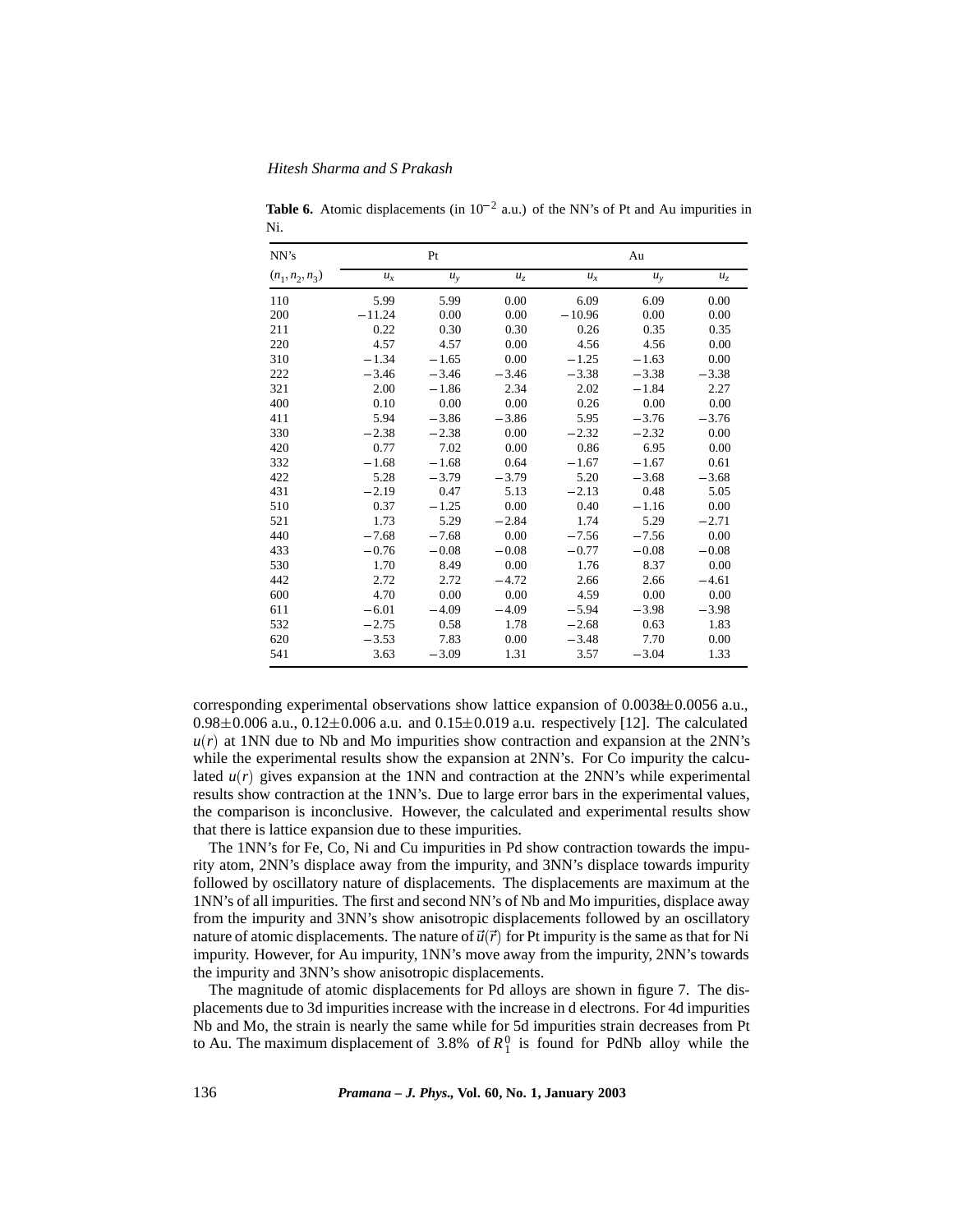| Table 8. Atomic displacements<br>and Cu impurities in Pd |                               |           | $(in 10^{-2}$  |                      | a.u.) of the NN's of Ni |                  |
|----------------------------------------------------------|-------------------------------|-----------|----------------|----------------------|-------------------------|------------------|
| NN's                                                     |                               | ž         |                |                      | ්                       |                  |
| $n_1, n_2, n_3$                                          | ų,                            | ų,        | $u_z$          | $u_x$                | $u_y$                   | u <sub>z</sub>   |
| $\frac{10}{11}$                                          | $\overline{\phantom{0}}$<br>4 | $\Xi$     | 0.00           | $\overline{51}$      | $\overline{51}$         | 0.00             |
| 200                                                      | 0.62                          | $_{0.00}$ | $_{\rm 0.00}$  | 0.66                 | 0.00                    | 0.00             |
|                                                          | .66<br>0                      | 1.71      | 1.71           | 0.82                 | 2.10                    | 2.10             |
| $\overline{22}$                                          | $\ddot{c}$<br>0               | 0.23      | 0.00           | $-0.30$              | 0.30                    | 0.00             |
| $\frac{310}{2}$                                          | 23<br>5                       | 0.07      | $_{0.00}$      | 6.47                 | 0.08                    | 0.00             |
| 222                                                      | 4.23                          | 4.23      | 4.23           | 5.22                 | 5.22                    | 5.22             |
| 32                                                       | $\overline{0}$<br>$\circ$     | 1.56      | 0.73           | $-0.04$              | 1.93                    | 0.91             |
| $\frac{6}{3}$                                            | $\frac{6}{4}$                 | 0.00      | 0.00           | $-1.85$              | 0.00                    | 0.00             |
|                                                          | $\overline{84}$<br>$\sim$     | 3.86      | 3.86           | $-4.76$              | 4.74                    | 4.74             |
| 330                                                      | 1.86                          | 1.86      | 0.00           | 2.29                 | 2.29                    | 0.00             |
| 420                                                      | 4.12                          | 55        | 0.00           | 5.09                 | 1.55                    | 0.00             |
| 32<br>$\mathfrak{m}$                                     | 3.72                          | 3.72      | 2.15           | 4.61                 | 4.61                    | $2.67$<br>$2.31$ |
| 422                                                      | 0.94                          | 1.89      | 1.89           | 1.16                 | 2.31                    |                  |
| $\overline{431}$                                         | 0.55                          | 1.93      | 1.10           | 0.68                 | 2.38                    | 1.36             |
| $\frac{510}{5}$                                          | 2.50                          | $-0.02$   | 0.00           | 3.05                 | 0.04                    | 0.00             |
| 521                                                      | 3.42                          | 2.48      | 1.52           | 4.22                 | 3.06                    | 1.88             |
| $rac{4}{4}$                                              | 0.87                          | 0.87      | $\frac{8}{10}$ | 1.08                 | 1.08                    | 0.00             |
| 433                                                      | 2.29                          | 645       | 0.45           |                      | 0.58                    | 0.58             |
| 530                                                      | 2.19                          | 3.84      | 0.00           | 2.31<br>2.73<br>5.29 | 4.72                    | 0.00             |
| 442                                                      | 4.29                          | 4.29      | 1.69           |                      | 5.29                    | 2.08             |
| 600                                                      | .86<br>0                      | 0.00      | 0.00           | $\ddot{\mathrm{c}}$  | 0.00                    | 0.00             |
| $\overline{11}$                                          | 47                            | 2.56      | 2.56           | $\ddot{8}$           | 3.12                    | 3.12             |
| 532                                                      | 1.05                          | 0.16      | 0.70           | $\ddot{\mathrm{S}}$  | 0.20                    | 0.86             |
| 620                                                      | 2.85                          | 1.62      | 0.00           | 3.48                 | 2.01                    | $_{\rm 0.00}$    |
| 541                                                      | 77<br>$\circ$                 | 0.61      | 38<br>$\sim$   | $\ddot{9}$           | $\overline{0}$          | 4.15             |

| Table 7. Atomic displacements<br>and Co impurities in Pd |         |                   | $(in 10^{-2}$ |                                   | a.u.) of the NN's of Fe |                |
|----------------------------------------------------------|---------|-------------------|---------------|-----------------------------------|-------------------------|----------------|
| NN's                                                     |         | Êe                |               |                                   | රි                      |                |
| $(n_1,n_2,n_3$                                           | ų,      | ý,                | $u_z$         | цŗ                                | $\mu_y$                 | u <sub>z</sub> |
| $\frac{10}{10}$                                          | 0.85    | 0.85              | 0.00          | 2.58                              | 2.58                    | 0.00           |
|                                                          | 0.64    | 0.00              | 0.00          | 0.60                              | 0.00                    | 0.00           |
| ន្តីដូនដូង                                               | 0.13    | 0.44              | 0.44          | न्<br>$\circ$                     | $\Xi$                   | Ξ              |
|                                                          | 0.01    | $\overline{0.01}$ | 0.00          | 0.12                              | 0.12                    | 0.00           |
|                                                          | 1.26    | 0.06              | 0.00          | 3.35                              | 0.06                    | 0.00           |
|                                                          | 1.03    | 1.03              | 1.03          | 2.71                              | 2.71                    | 2.71           |
|                                                          | 0.02    | 0.37              | 0.17          | $-0.01$                           | 6.99                    | 0.47           |
| $rac{1}{4}$                                              | $-0.18$ | 0.00              | 0.00          | $-0.86$                           | 0.00                    | 0.00           |
| $\frac{1}{4}$                                            | $-0.86$ | $-1.05$           | 1.05          | 2.44                              | 2.52                    | 2.52           |
| 330                                                      | 0.50    | 0.50              | 0.00          | 1.22                              | 1.22                    | 0.00           |
| $\frac{5}{332}$                                          | 1.02    | $-0.30$           | 0.00          | 2.65                              | 0.80                    | $_{\rm 0.00}$  |
|                                                          | 0.88    | 0.88              | 0.47          | 2.38                              | 2.38                    | 1.36           |
| 422                                                      | $-0.25$ | 0.57              | 0.57          | 0.61                              | $-1.26$                 | 1.26           |
| 431                                                      | 0.14    | 0.50              | 0.31          | 0.36                              | 1.26                    | 0.73           |
| $\frac{510}{521}$                                        | 0.82    | 0.09              | 0.00          | 1.70                              | 0.03                    | 0.00           |
|                                                          | $-0.85$ | $-0.59$           | $-0.36$       | 2.20                              | 1.58                    | 0.97           |
| 440                                                      | 0.21    | 0.21              | $_{0.00}$     | 0.56                              | 0.56                    | 0.00           |
| 433                                                      | 0.48    | S<br>O            | 0.02          | र्च<br>$\overline{\phantom{0}}$   | 0.24                    | 0.24           |
| 530                                                      | 0.54    | S.                | 0.00          | $\pm$<br>$\overline{\phantom{0}}$ | $2.51$<br>$2.78$        | 0.00           |
| 442                                                      | 1.09    | 1.09              | 0.43          | 2.78                              |                         | 1.09           |
| 600                                                      | $-0.36$ | 0.00              | 0.00          | $-0.61$                           | $\frac{8}{10}$          | 0.00           |
| 611<br>532                                               | 0.40    | 0.79              | 0.79          | 0.96                              | 1.71                    | 1.71           |
|                                                          | 0.29    | 0.03              | $-0.19$       | 0.69                              | $\frac{0.10}{2}$        | 0.46           |
| 620                                                      | 0.85    | 0.38              | $_{0.00}$     | 1.89                              | ÏЯ                      | $_{\rm 0.00}$  |
| $\overline{54}$                                          | 0.21    |                   | $-0.94$       | 0.50                              | 0.38                    | 2.22           |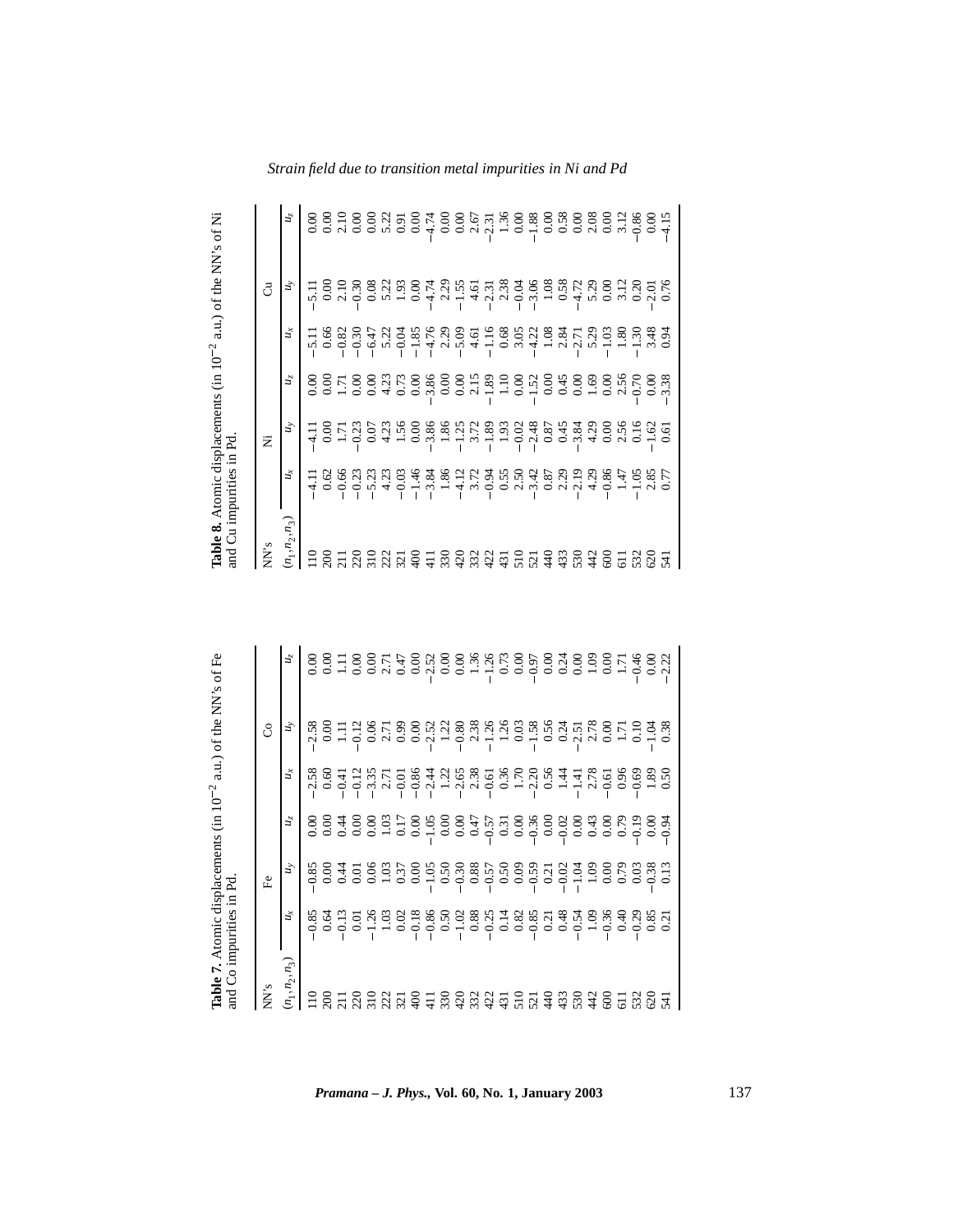| Table 10. Atomic displacements (in $10^{-2}$<br>and Au impurities in Pd |                                                     |                            |               |                              | a.u.) of the NN's of Pt |                     |
|-------------------------------------------------------------------------|-----------------------------------------------------|----------------------------|---------------|------------------------------|-------------------------|---------------------|
| NN's                                                                    |                                                     | ՟                          |               |                              | Åu                      |                     |
| $\binom{n_1, n_2, n_3}{n_1}$                                            | ž                                                   | $\mu_{y}$                  | $u_z$         | ή                            | ú                       | $u_z$               |
| $\frac{10}{2}$                                                          | 8.53                                                | 8.53                       |               |                              | 2.60                    | 0.00                |
| $\overline{200}$                                                        |                                                     | $\frac{8}{10}$             | $_{0.00}$     | $\frac{2.60}{0.01}$          | 0.00                    | 0.00                |
|                                                                         | $4.57$<br>1.32                                      | 4.13                       | 4.13          | 0.42                         | 1.01                    | $-1.01$             |
| $\frac{1}{2}$ $\frac{1}{2}$ $\frac{1}{2}$                               | $-0.12$                                             | 0.12                       | 0.00          | 0.19                         | 0.19                    | 0.00                |
|                                                                         | 11.98                                               | 0.42                       | 0.00          | 3.19                         | $-0.01$                 | 0.00                |
| $\frac{22}{321}$                                                        | 9.77                                                | 9.77                       | 9.77          |                              | 2.56                    | $-2.56$             |
|                                                                         | 0.11                                                | 3.51                       | 1.62          | 0.04                         | 0.95                    | $-0.45$             |
| $\frac{8}{4}$                                                           | 2.22                                                | 0.00                       | 0.00          | 1.02                         | 0.00                    | 0.00                |
| $\frac{11}{4}$                                                          | 8.39                                                | 9.65                       | 9.65          |                              | 2.25                    | $\frac{2.25}{0.00}$ |
| 330                                                                     | 4.63                                                | $4.63$<br>2.85             | 0.00          | $2.38$<br>$-1.09$<br>$-2.27$ | 1.09                    |                     |
| 420                                                                     | 9.60                                                |                            | 0.00          |                              | 0.76                    | $\frac{8}{10}$      |
| 332                                                                     | 8.46                                                | 8.46                       | 4.64          |                              | $-2.27$                 | $-1.34$             |
| 422                                                                     | 2.30                                                | $5.05$<br>4.69             | 5.05          | 0.56                         | $1.07 - 1.15$           | 1.07                |
| 431                                                                     | $\begin{array}{c} 1.30 \\ 7.17 \\ 8.01 \end{array}$ |                            | 2.82          | $-0.33$                      |                         | $-0.64$             |
| 510                                                                     |                                                     |                            | 0.00          | $-1.36$                      | $0.08\,$                | 0.00                |
| 521                                                                     |                                                     | $0.58$<br>5.65<br>1.97     | 3.44          | 2.06                         | 1.51                    | 0.93                |
| 440                                                                     | $1.97$<br>4.81                                      |                            | 0.00          | $-0.53$                      | $-0.53$                 | 0.00                |
| 433                                                                     |                                                     | 0.21                       | 0.21          | $-1.44$                      | $-0.37$                 | $-0.37$             |
| 530                                                                     | 5.09                                                | 9.55                       | 0.00          | 1.33                         |                         | 0.00                |
| 442                                                                     | 10.23                                               | 10.23                      | $\frac{3}{4}$ | $-2.56$                      | $2.25$<br>$2.56$        | $-1.01$             |
| 600                                                                     |                                                     | 0.00                       | 0.00          | 0.41                         | 0.00                    | 0.00                |
| $\overline{11}$                                                         |                                                     | 6.98                       | 6.98          | $-0.85$                      | $-1.42$                 | $-1.42$             |
| 532                                                                     | $2888$<br>$2888$<br>$78$                            |                            | 1.71          | 0.62                         | $-0.11$                 | 0.41                |
| 620                                                                     |                                                     | $0.28$<br>$3.65$<br>$1.27$ | 0.00          | 5.                           | 1.00                    | 0.00                |
| 541                                                                     | 1.89                                                |                            | $-8.57$       | $-0.45$                      | $-0.39$                 | 1.96                |

| Table 9. Atomic displacements (in $10^{-2}$<br>and Mo impurities in Pd |                  |                  |                  |                                    | a.u.) of the NN's of Nb    |                  |
|------------------------------------------------------------------------|------------------|------------------|------------------|------------------------------------|----------------------------|------------------|
| NN's                                                                   |                  | £                |                  |                                    | Йo                         |                  |
| $(n_1, n_2, n_3)$                                                      | йx               | $\tilde{n}$      | $u_{z}$          | йx                                 | $u_y$                      | $u_z$            |
| $\frac{10}{2}$                                                         | 9.87             | 9.87             | 0.00             | 9.56                               | 9.56                       | 0.00             |
| $\approx$                                                              | 0.94             | 0.00             | 0.00             | 0.64                               | 0.00                       | $_{0.00}$        |
| $\overline{211}$                                                       | $1.61$           | 3.66             | 3.66             | 1.56                               | 3.59                       | 3.59             |
|                                                                        | 0.83             | 0.83             | 0.00             | 0.77                               | 0.77                       | 0.00             |
| 222                                                                    | 11.75            | 0.05             | 0.00             | $\ddot{ }$<br>$\equiv$             | 0.02                       | 0.00             |
|                                                                        | 9.42             | 9.42             | 9.42             | 9.20                               | 9.20                       | 9.20             |
| 321                                                                    | 0.21             | 3.53             | 1.68             | 0.19                               | 3.44                       | 1.64             |
| $rac{6}{4}$                                                            | 4.12             | 0.00             | 0.00             | 3.92                               | 0.00                       | $_{0.00}$        |
| $\frac{11}{4}$                                                         | 8.91             | 8.05             | 8.05             |                                    | 7.92                       | 7.92             |
| 330                                                                    |                  |                  | 0.00             |                                    |                            | 0.00             |
| 420                                                                    | 3.90             | $3.90$<br>$2.82$ | 0.00             | 8.66<br>0.83<br>0.819<br>8.19      | $3.83$<br>$2.75$<br>$8.19$ | 0.00             |
| 332                                                                    | 8.40             | 8.40             | 5.04             |                                    |                            | 4.89             |
| 422                                                                    | 2.02             | 3.71             |                  | 1.98                               | 3.68                       |                  |
| $\overline{431}$                                                       | $-1.21$          |                  | $3.71$<br>$2.27$ | $\overline{.18}$<br>$\overline{1}$ | $-4.07$                    | $3.68$<br>$2.24$ |
| 510                                                                    | 4.55             | 0.51             | 0.00             | 4.57                               | 0.44                       | 0.00             |
| 521                                                                    | 7.52             | $5.57$<br>1.97   | 3.43             | .35<br>$\overline{ }$              | 5.43                       | 3.34             |
| $rac{40}{4}$                                                           | 1.97             |                  | 0.00             | 1.92                               | 1.92                       | 0.00             |
| 433                                                                    | 5.44             | 1.62             | 1.62             | 5.27                               | $-1.50$                    | 1.50             |
| 530                                                                    | 4.87             | 8.04             | 0.00             | 4.76                               | 7.91                       | 0.00             |
| 442                                                                    | 9.33             | 9.33             | 3.68             | 9.14                               | 9.14                       | 3.61             |
| 600                                                                    | 1.22             | 0.00             | 0.00             | ĽČ.<br>$\overline{\phantom{a}}$    | $_{0.00}$                  | 0.00             |
| $\overline{11}$                                                        | 3.04             | 4.90             | 4.90             | 3.00                               | $-4.88$                    | 4.88             |
| 532                                                                    | 2.20             | 0.41             | 49               |                                    | $-0.40$                    | 1.47             |
| 620                                                                    | $5.59$<br>$1.62$ | 3.69             | 0.00             | $2.16$<br>5.58                     | 3.60                       | 0.00             |
| 541                                                                    |                  | $-1.46$          | 6.96             |                                    | 1.41                       | 6.87             |

138 *Pramana – J. Phys.,* **Vol. 60, No. 1, January 2003**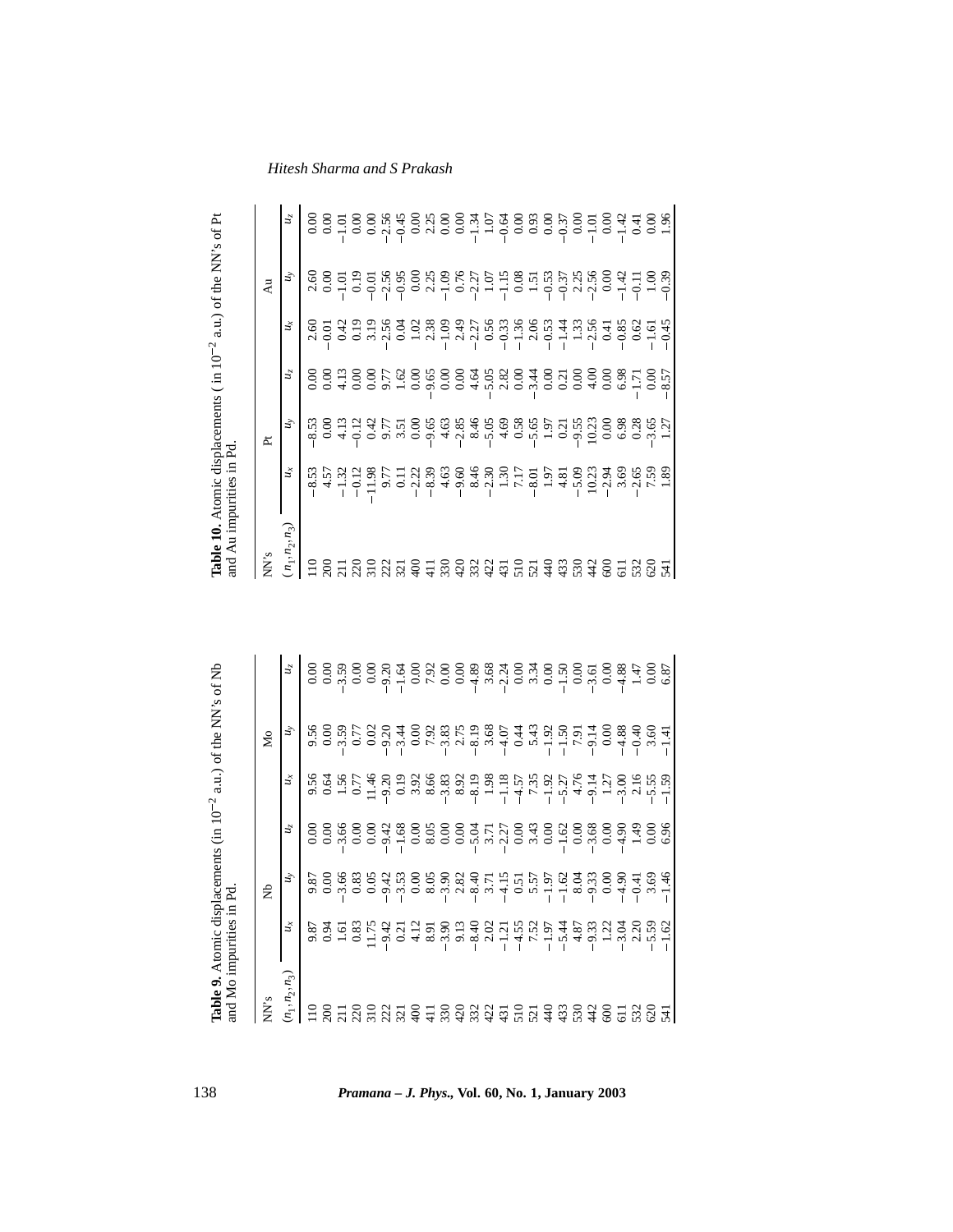*Strain field due to transition metal impurities in Ni and Pd*



**Figure 6.** Magnitude of the displacements  $|u(r)|$  as function of atomic number of the impurity in Ni metal. The inset figure shows Ashcroft core radii  $(r_c)$  and d core radius  $(r_d)$  of impurities in the same order mentioned in *x*-axis. The lines joining the points are for visual guidance.



**Figure 7.** Magnitude of the displacements  $|u(r)|$  as function of atomic number of the impurity in Pd metal. The inset figure shows Ashcroft core radii (*r*c) and d core radius  $(r_d)$  of impurities in the same order mentioned in *x*-axis. The lines joining the points are for visual guidance.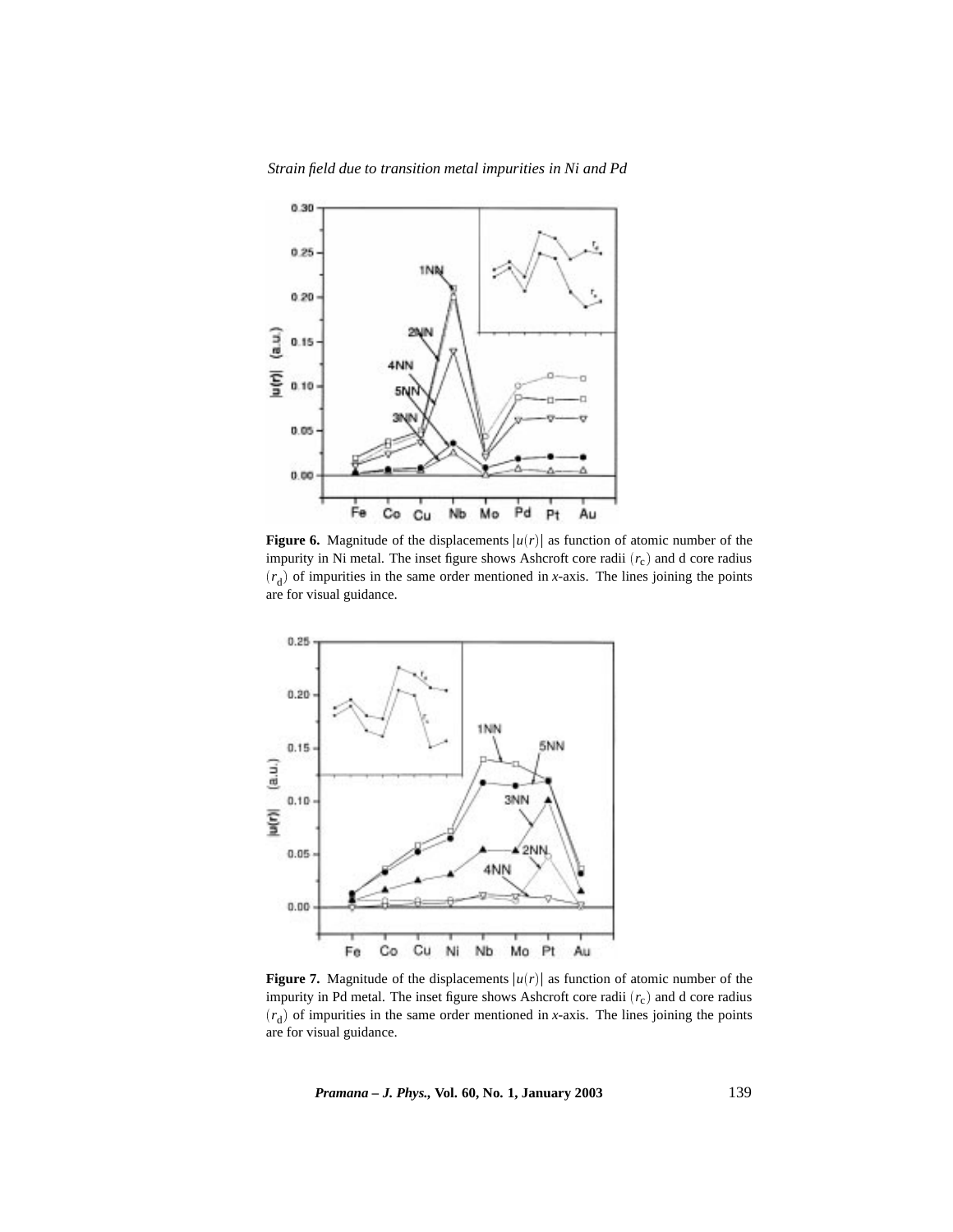minimum displacement of 0.23% of  $R_1^0$  is for PdFe alloy. The calculated atomic displacements of Fe, Co, Ni, Cu and Pt show the lattice contraction of 0.0126 a.u., 0.036 a.u., 0.058 a.u., 0.072 a.u. and 0.12a.u. at the 1NN's respectively whereas the corresponding experimental observations show lattice contraction of  $0.054\pm0.002$  a.u.,  $0.073\pm0.013$  a.u.,  $0.096\pm0.019$  a.u.,  $0.115\pm0.008$  a.u. and  $0.021\pm0.019$  a.u. respectively. The calculated lattice expansion for Au impurity in Pd is 0.036 a.u. whereas the experimental results [12] show the expansion of 0.017 a.u. $\pm$ 0.015 a.u. The calculated results for the first two NN's of Nb and Mo impurities show the expansion while the experimental results show the contraction with large error bars. Therefore, comparison remains inconclusive and further careful investigations are needed.

To find a general behavior of atomic displacement in Ni and Pd alloys, the Ashcroft and d core radii  $r_{cl}$  and  $r_{dl}$  are also plotted in figures 6 and 7 on arbitrary scale. We note that except for Cu, the variation of atomic displacements is the same as that of core radii. The calculated atomic displacements up to 2NN's are used to calculate the impurity induced relaxation energy  $E_r$  which is given as

$$
E_{\rm r} = -\frac{1}{2} \sum_{n\alpha} F_{n\alpha} u_{n\alpha}.
$$
\n(46)

Here  $\vec{F}$  is isotropic and the values of  $F_I$  and  $F_{II}$  tabulated in table 2 are used in eq. (46). The result for  $E_r$  are also given in table 2. The relaxation energies are of the order of meV which have very small values and the accuracy of these values depends on the impurity induced forces and the atomic displacements. The input parameters are accurate within 1% and therefore the relaxation energy also have the same accuracy. The relaxation energies for Fe, Co, Cu, and Mo are smaller than other impurities. Therefore, these impurities may be easily dissolved in Ni. However, in the case of Pd the relaxation energies for Fe, Co and Au impurities are smaller than other impurities, and these may be easily be dissolved.

#### **4. Discussion**

We have used here Wills and Harrison model potential [3] for the host Ni and Pd metals and other transition metal impurities. The effect of partially localized d electrons is included through d bandwidth and s–d hybridization. The host potential  $\phi_{HH}(r)$  and change in potential due to impurity ∆φ (*r*) are very small and smooth beyond 2NN distance. Therefore, the contribution to  $\phi_{\alpha\beta}(q)$  and  $F_{\alpha}(q)$  are expected to be small beyond 2NN's. In the present calculations, it is assumed that the impurity is screened by Fermi–Thomas screening and therefore Fridel oscillations are absent. In the numerical calculations the cubic symmetry of the lattice is retained although the exact anisotropy of the Brillouin zone is not accounted for. This may not introduce serious error considering other simplifications in the calculations. The calculated values of the atomic displacements in Ni and Pd alloys agree qualitatively with the observed experimental data. The calculated values of atomic displacements in Ni and Pd dilute alloys are found to be proportional to s and d core radii of impurities. The tabulated values of displacements may be quite useful to investigate heat of solution, electric field gradients, asymmetry parameter, wipe out number, Knight shift and other properties of the defect lattice where impurity induced displaced positions of the host atoms in dilute alloys of Pd and Ni are needed. This will help in basic understanding